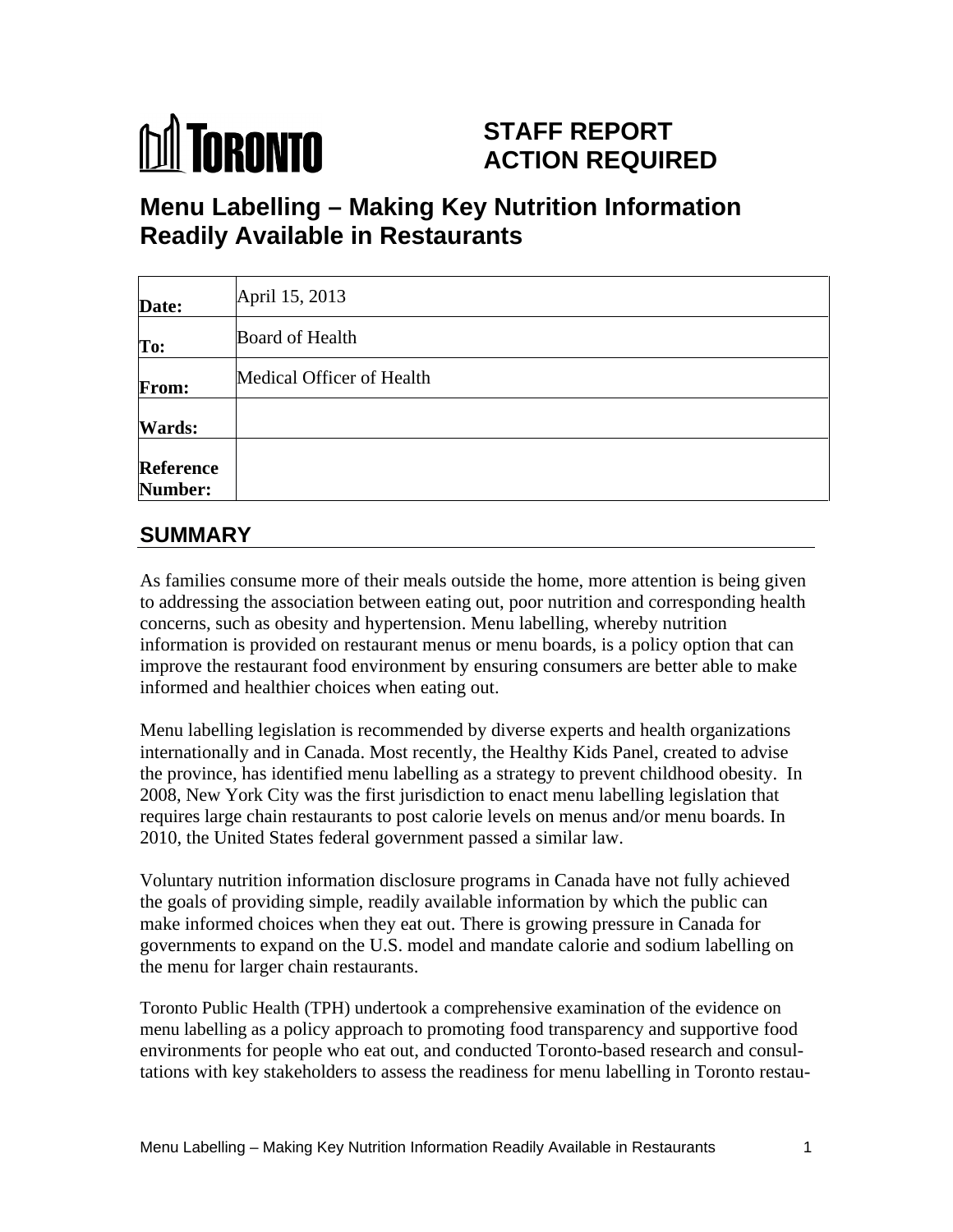rants. The findings are captured in the attached technical report, *What's on the Menu? Making Key Nutrition Information Readily Available in Restaurants.*

This Board of Health report summarizes the following from the technical report: the evidence on the benefits and effectiveness of and consumer demand for menu labelling, the current policy context in Canada for menu labelling, and Toronto data on the readiness for menu labelling from resident and restaurant industry perspectives.

There is clear evidence that consumers support having nutrition information when dining out. Furthermore, menu labelling makes nutrition information more visible and more likely to be understood and used by consumers. Menu labelling is used by consumers to make healthier menu choices and can prompt restaurants to create healthier menu options.

This report identifies important actions related to menu labelling that can enhance the ability of Toronto residents to make informed food choices in restaurants. The Board is urged to advocate for provincial menu labelling legislation for larger chain restaurants. If provincial action is not forthcoming, the Medical Officer of Health (MOH) recommends that the Board request the MOH to explore options for a possible municipal menu labelling by-law. In the interim, to help level the playing field, TPH will work with independently owned restaurants and smaller chains on a pilot project in 2013-14 to test the feasibility of these restaurants implementing and sustaining menu labelling. Toronto Public Health is also launching a communication campaign this spring to increase awareness among Toronto consumers of the nutrition content of restaurant foods. The MOH will report back to the Board later this year on progress on these actions.

## **RECOMMENDATIONS**

#### **The Medical Officer of Health recommends that the Board of Health:**

- 1. Urge the Ontario Premier and the Minister of Health and Long-Term Care to develop menu labelling legislation without further delay to support the public's right to know about nutrition content of restaurant foods. The provincial legislation should: The should:  $\mathcal{L}$  is a set of  $\mathcal{L}$  is a set of  $\mathcal{L}$  is a set of  $\mathcal{L}$  is a set of  $\mathcal{L}$  is a set of  $\mathcal{L}$  is a set of  $\mathcal{L}$  is a set of  $\mathcal{L}$  is a set of  $\mathcal{L}$  is a set of  $\mathcal{L}$  is a
	- a. Be directed to foodservice premises with ten or more outlets nationwide or at least \$10 million in gross annual revenue;
	- b. Require calories and sodium values to be listed on the menu and/or menu board for all standard menu items in the same font/font size as the price;
	- c. Require that comprehensive nutrition information (i.e. calories plus 13 core nutrients) be made available to customers upon request at the point of purchase in the form of a pamphlet, brochure, or alternate format; and
	- d. Require that contextual statements about daily recommended levels of calories and sodium be posted on the menu or menu board;
- 2. Request the Medical Officer of Health, in consultation with the City Solicitor and relevant stakeholders, to report to the Board of Health in the fall of 2013, if the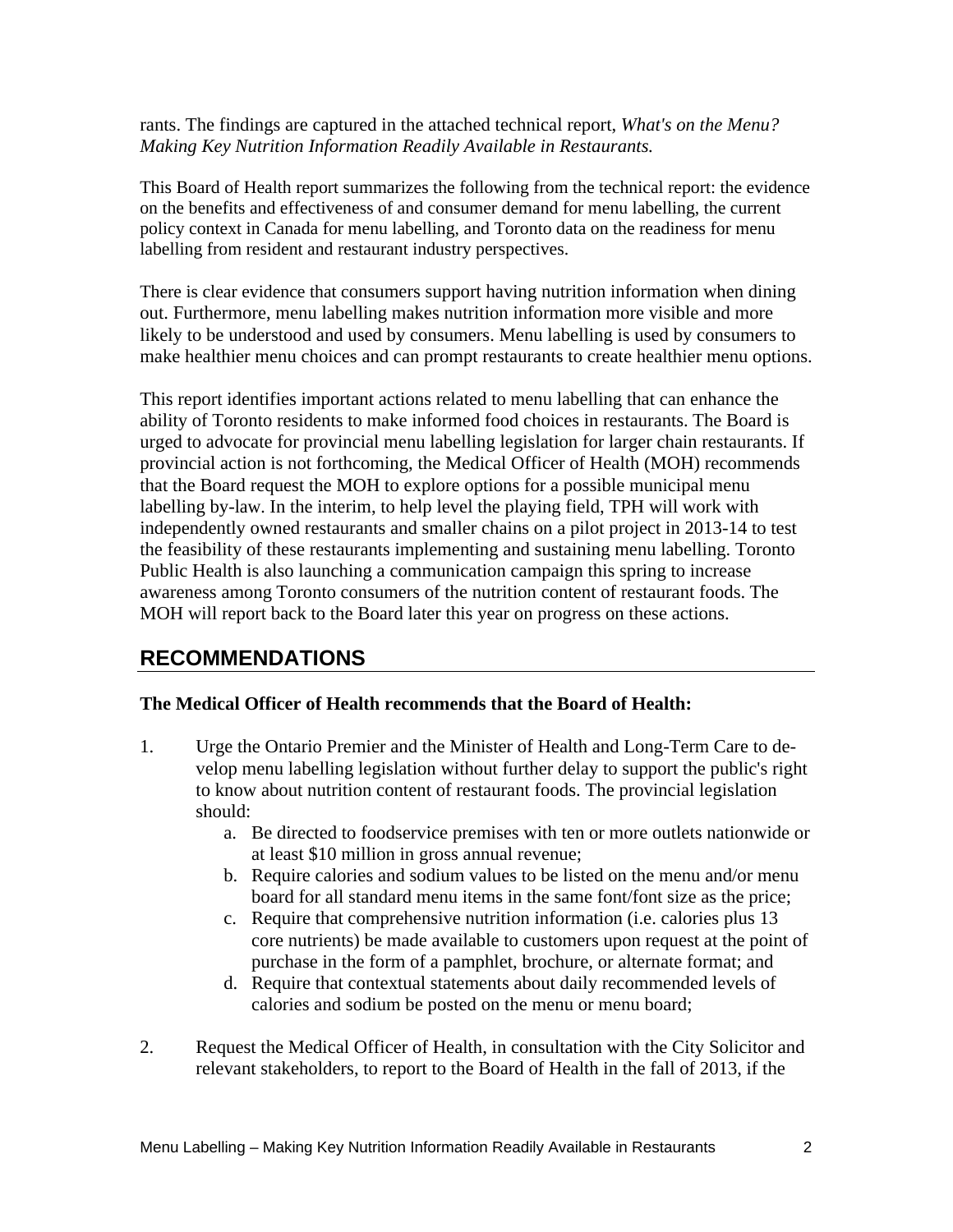provincial government has not proceeded with menu labelling legislation by September 1, 2013, on a proposed City by-law, that will require:

- a. Chain restaurants in Toronto with ten or more outlets nationwide or at least \$10 million in gross annual revenues to post calories and sodium values on the menu or menu board for all standard menu items in the same font/font size as the price;
- b. Comprehensive nutrition information (i.e. calories plus 13 core nutrients) to be made available to customers upon request at the point of purchase in the form of a pamphlet, brochure, or alternate format; and
- c. Contextual statements about daily recommended levels of calories and sodium to be posted on the menu or menu board;
- 3. Request the Medical Officer of Health to report in the fall of 2013 on progress on the voluntary menu labelling pilot project with independent restaurants;
- 4. Urge Boards of Health in the Greater Toronto Area and throughout Ontario to assist in expanding menu labelling legislation for chain restaurants and voluntary menu labelling initiatives for independent restaurants throughout the province of Ontario;
- 5. Endorse, in principle, the recommendations of *No Time to Wait: The Healthy Kids Strategy, the 2012 report of the Ontario government's Healthy Kids Panel;*
- 6. Forward this report to Ontario's Chief Medical Officer of Health, the Ontario Minister of Health and Long-Term Care, the Ontario Public Health Association, Public Health Ontario, the Council of Ontario Medical Officers of Health, the Association of Local Public Health Agencies, the Ontario Medical Association, the Registered Nurses Association Ontario, the Ontario Stroke Network, Public Health Physicians of Canada, Dietitians of Canada, the Canadian Diabetes Association, the Childhood Obesity Foundation, the Centre for Science in the Public Interest Canada, and the Fitness Industry Council of Canada; and
- 7. Forward this report to leaders of official Ontario parties to gain their support for provincial menu labelling regulation.

#### **Financial Impact**

This report will have no financial impact beyond what has already been approved in the current year's budget.

#### **DECISION HISTORY**

On June 1, 2010, the Board of Health endorsed the Toronto Food Strategy recommendations in *Cultivating Food Connections: Toward a Healthy and Sustainable Food System for Toronto*, which identified menu labelling as one strategy for empowering residents with food skills and information. (See

[http://wx.toronto.ca/inter/health/food.nsf/Resources/340ACEEDBF1B2D6085257738000](http://wx.toronto.ca/inter/health/food.nsf/Resources/340ACEEDBF1B2D6085257738000B22F2/$file/Cultivating%20Food%20Connections%20report.pdf) B22F2/\$file/Cultivating%20Food%20Connections%20report.pdf)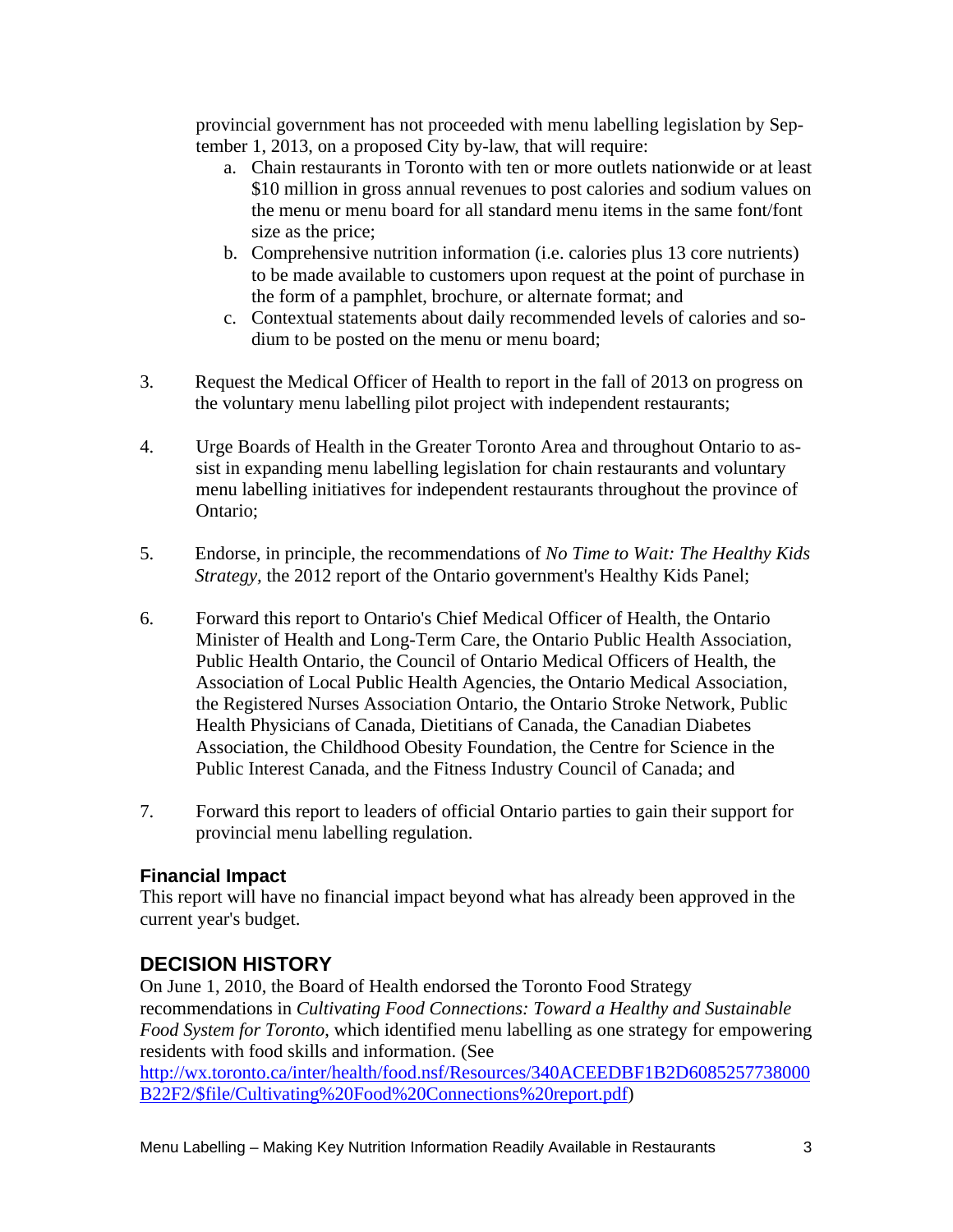On March 25, 2013, the Board of Health considered the recommendations of *No Time to Wait: The Healthy Kids Strategy,* a recently released report of the Ontario Healthy Kids Panel (see [http://www.toronto.ca/legdocs/mmis/2013/hl/bgrd/backgroundfile-56663.pdf\)](http://www.toronto.ca/legdocs/mmis/2013/hl/bgrd/backgroundfile-56663.pdf). The Board deferred the endorsement, in principle, of the recommendations of the Ontario Healthy Kids Panel report and referred a motion on menu labelling to the Medical Officer of Health for consideration and report back to the Board of Health on April 29, 2013: (See<http://app.toronto.ca/tmmis/viewAgendaItemHistory.do?item=2013.HL20.5>)

## **ISSUE BACKGROUND**

A decade ago, the World Health Organization (WHO) advised that nutrition labelling interventions that provide accurate, standardized and easily understood information about foods could be an important part of preventing the growing burden of non-communicable (or so-called chronic) diseases.1,2 Nutrition labels are perceived as a credible and prominent source of information for consumers in selecting food products. There is a consistent link between the use of nutrition labels and healthier diets.<sup>3</sup>

In Canada, nutrition labelling became mandatory for most pre-packaged foods in December 2005. Restaurant foods were exempted from this legislation. Among Health Canada's goals for mandatory nutrition labelling were to provide information in a standardized format to allow for easy comparison between foods and prevent consumer confusion, and to make information available at the point of purchase.<sup>4</sup>

Menu labelling – extending nutrition labelling to the restaurant environment by providing nutrition information on the menu or menu board – is a logical step in promoting food transparency and supportive food environments. Menu labelling which focuses on a few key nutrient values, such as calories and sodium, has been recommended by diverse experts and health organizations, professional associations, and civic society organizations.<sup>5,6,7,8,9</sup> organizations.<sup>5,6,7,8,9</sup>

Toronto Public Health reviewed the experiences of other jurisdictions and the scientific studies of the impact and effectiveness of menu labelling as an intervention that would increase food transparency in the restaurant environment. Toronto Public Health has also conducted research and consultations with key stakeholders to assess readiness for menu labelling in Toronto. This report summarizes these findings, discussed in depth in the attached technical report, and identifies actions TPH is taking to address this issue.

## **COMMENTS**

## **Canadians frequently eat out**

Canadians are eating out more than ever before.<sup>10,11,12</sup> Overall, about 60% of Canadians are eating out one or more times per week.<sup>13,14</sup> Nearly 40% of Canadians eat out at least a few times per week, and about 7% eat out on a daily basis.<sup>13</sup> Restaurant foods now make up at least one-fifth of the average Canadian's daily diet,  $^{13}$  and 25%-30% of Canadians' food spending is on food eaten away from home.<sup>15</sup> Canadians of all income levels and age groups eat out, but people in higher income groups and young people eat out more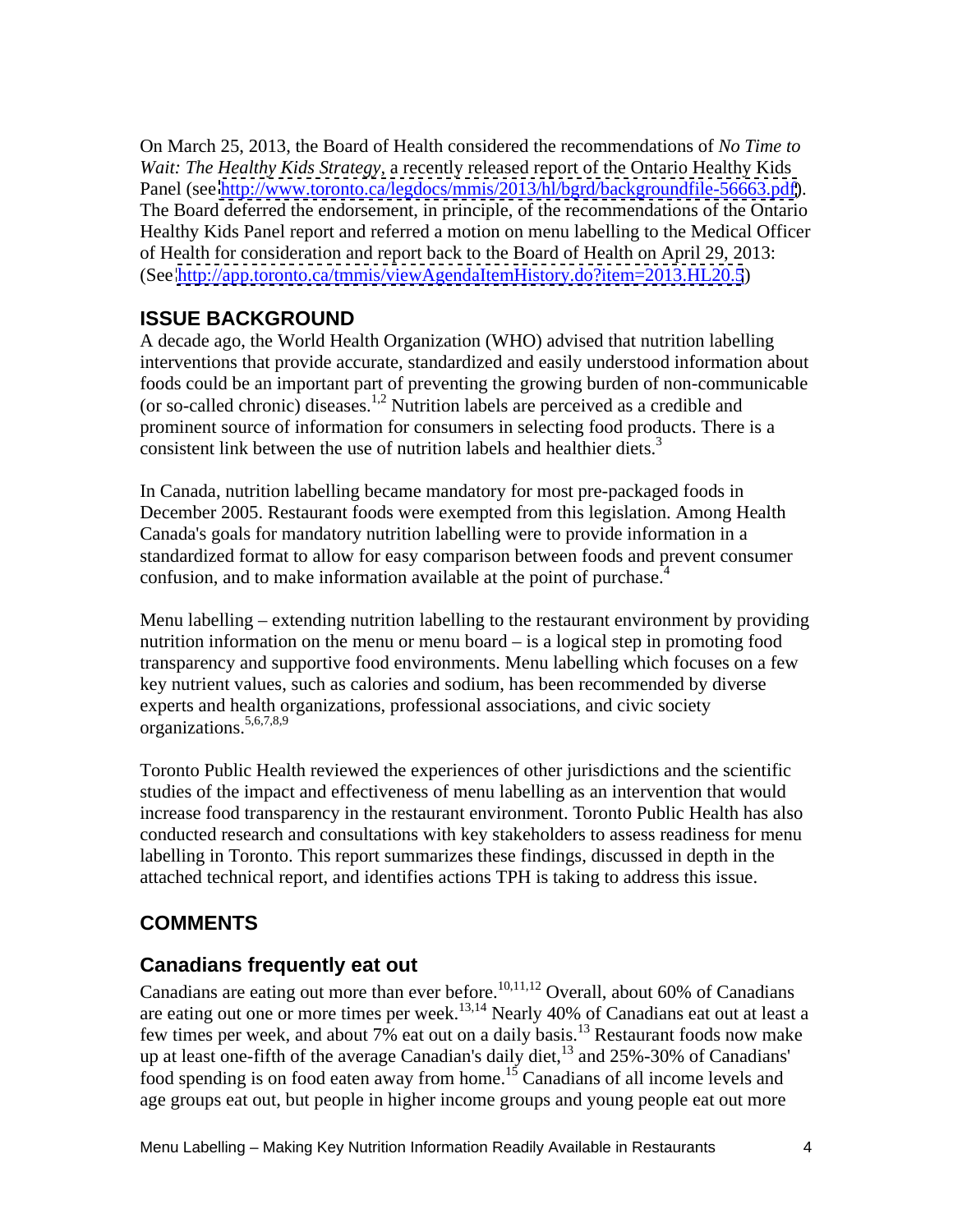often<sup>10,13,15</sup> and spend a higher share of their household expenditures on food away from home.<sup>15</sup> home.<sup>15</sup>

## **Consumers face barriers to healthy eating out**

There are barriers in the restaurant environment that affect consumers' ability to make informed and balanced food choices. This may contribute to the association between eating out and poor diet by making it difficult for people to choose healthy options.<sup>5</sup>

#### **High levels and wide variation in calories and sodium content**

A recent analysis of menus from major chain restaurants in Canada reveals that many restaurant foods contain high levels of calories and sodium.<sup>16,17</sup> The average sit-down restaurant meal (with entrée and side dishes) contains 56% of an adult's daily calorie requirement and 98% of an adult's daily limit for sodium.<sup>18</sup> There is also wide variation in calorie and sodium levels in foods in the same category across restaurants. The calorie content of entrees in sit-down restaurants can differ as much as 7.5-fold across restaurants. For example, rib entrées varied from 330 calories to nearly 2500 calories.<sup>16</sup> The range of sodium can vary from a two-fold difference among stir fry entrées to a 78-fold difference among sandwiches/wraps. $^{17}$  This wide variation makes it virtually impossible to guess the calorie and sodium content of restaurant menu items based on healthy eating recommendations alone. For example, over half of salads contained more calories compared to lower-calorie hamburgers in Canadian restaurant chains.<sup>16</sup>

#### **Large portion sizes**

Large portion size is what contributes most to the high calorie levels of restaurant meals,<sup>16</sup> and, to a lesser extent, to high sodium levels in these meals.<sup>17</sup> Large meals prompt people to eat more than usual because it appears appropriate and reasonable to eat the amount of food set before them.<sup>19,20,21</sup> Large portion sizes also make it more difficult to estimate calorie content.<sup>20</sup> to estimate calorie content.<sup>20</sup>

#### **Misleading marketing claims**

Marketing can create a 'health halo' or bias in estimating calories and other nutrient content.<sup>19,22</sup> When restaurants claim that a dish is 'healthy,' people tend to underestimate how many calories they are actually eating. Consumers may be more likely to add a beverage, side dish, and dessert of up to 131% more calories to their meal as compared to when they think the main dish is 'unhealthy'.<sup>19</sup> This halo effect has been found to be particularly large for sodium.<sup>22</sup>

#### **Consumers underestimate calorie and sodium levels in restaurant meals**

Consumers have little understanding of the calorie and sodium levels of many typical res-<br>taurant meals, and this is especially true for less healthy meals and/or larger meals.  $^{19,22,23}$ ,  $t_{24,25,26,27}$  In one study, participants underestimated calorie levels in typical quick service foods by about 30%. This translated into unknowingly consuming 900 extra calories in a week from restaurant meals,<sup>22</sup> the equivalent of 6 kg (13lbs) of body weight over the course of a year. In a survey by the Canadian Obesity Network, 67% of people underestimated the calories in a salad containing 1150 calories. Half of the participants identified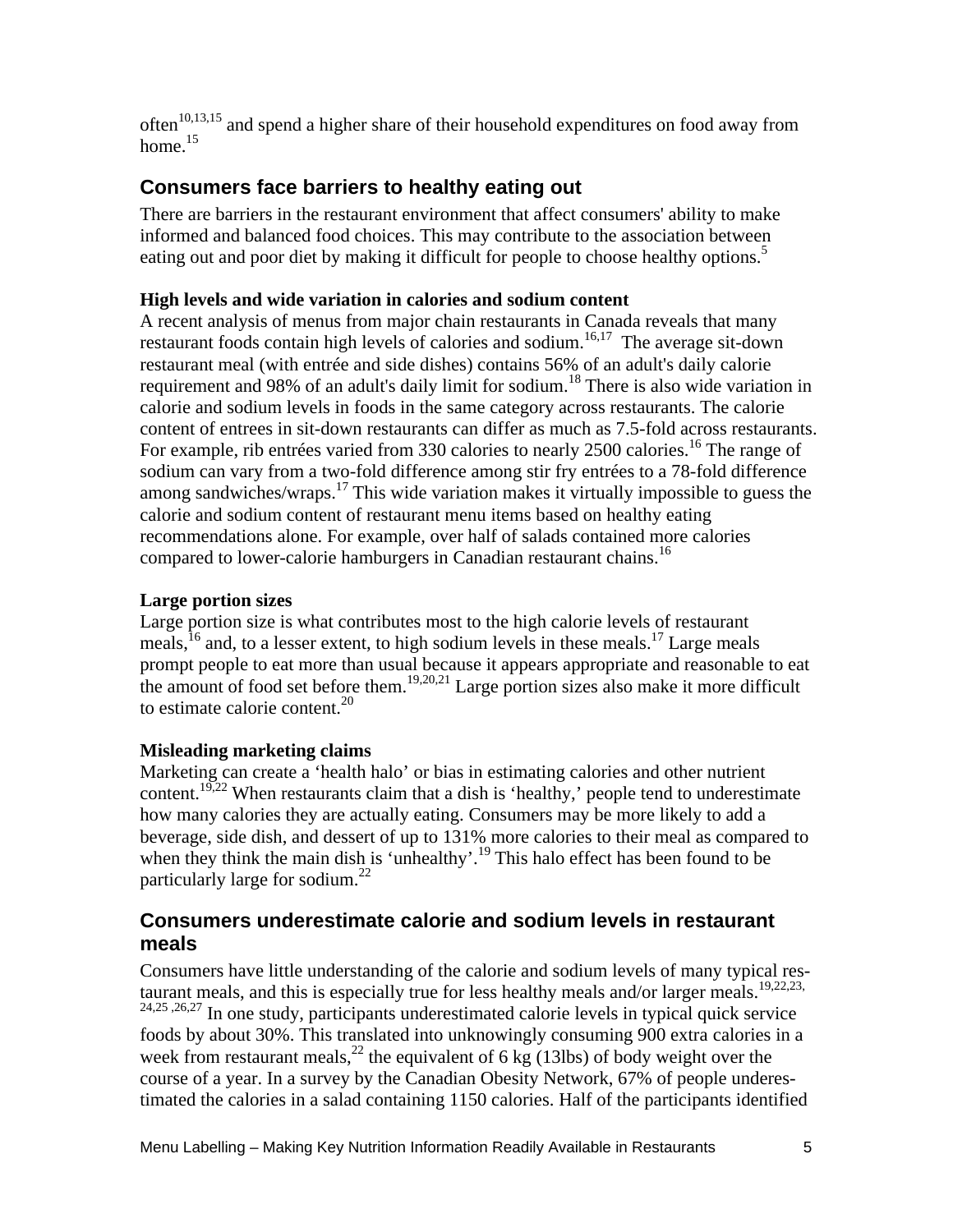this salad as a 'low-calorie' option and 31% thought that they would be 'sure to lose weight' by eating this salad daily.<sup>23</sup> In another study, a majority of participants underestimated calories of "more healthy" items by 9% and "less healthy" items by 93%. Underestimation of sodium levels was much greater. Participants underestimated sodium levels of "more healthy" items by 254% and "less healthy" items by  $341\%$ .<sup>26</sup> Estimating calories and nutrient content does not seem dependent on level of nutrition knowledge. When presented with larger portions, even professional dietitians were unable to accurately estimate the calories in a meal.<sup>19</sup>

#### **High calorie and sodium intakes pose serious health concerns**

The rising prevalence of obesity is a significant national and local health concern. In Toronto, 46% of adults<sup>28</sup> and about 21% of adolescents (aged 12-17 years)<sup>29</sup> are either overweight or obese. Carrying excess weight is a risk factor for many health concerns including diabetes, cardiovascular disease, high blood pressure, and mental health issues.<sup>28</sup> Childhood obesity is of particular concern as it has both immediate and long term health consequences. Estimates of the economic burden of obesity in Canada range from \$4.6 billion to \$7.1 billion annually.<sup>30</sup> This includes direct costs to the health care system and indirect costs from premature mortality or disability. The rise in obesity levels is largely attributed to increases in calorie intake.<sup>31,32</sup> As eating out frequently is associated with higher calorie intake, overweight, and obesity,  $^{16,33,34}$  the restaurant environment is an appropriate setting for efforts to reduce population level calorie intakes.<sup>31</sup> intakes.<sup>31</sup> and the contract of the contract of the contract of the contract of the contract of the contract of the contract of the contract of the contract of the contract of the contract of the contract of the contract

High blood pressure, or hypertension, is among the leading preventable risk factors for death in Canada.<sup>6</sup> In 2007, 23.4% of Toronto residents 20 years of age and older (4.4% of 20-44 year olds and 27.7% of 45-64 year olds) had high blood pressure.<sup>35</sup> High sodium intake increases the risk of hypertension, which can lead to heart disease, stroke, and kidney disease. Canadians consume, on average,  $3400$  mg of sodium per day.<sup>6</sup> This is more than twice the recommended adequate intake for adults (1500 mg per day). Action to reduce average sodium intakes to the recommended level would decrease the incidence of hypertension in Canada by 30%. This could prevent 23,500 cardiovascular disease events per year in Canada, which would amount to \$18.47 billion in direct and indirect cost savings (in 1998 dollars).<sup>6</sup> As food consumed in restaurants and foodservice establishments accounts for 18% of the average total sodium consumed per day,<sup>6</sup> action action to reduce sodium intake in the restaurant environment would contribute to the goal of reducing Canadian's daily sodium intake.<sup>6,17</sup>

#### **Consumers have a right to know what they're eating for their health**

Given the high frequency of eating away from home and the prevalence of nutritionrelated health concerns, people have a right to know what is in their food when eating out, just as they do when grocery shopping. Canadians also recognize the need to have nutrition information readily available when eating out, and support having key nutrient information on the menu.<sup>10,36,37,38</sup> Two recent surveys found that over 90% of Canadians and Ontarians support menu labelling in fast food restaurants,  $36$  and that 86% of Canadians want nutrition information, including calories, readily available and clearly visible at the point of purchase at all restaurants.<sup>23</sup> Another recent national survey found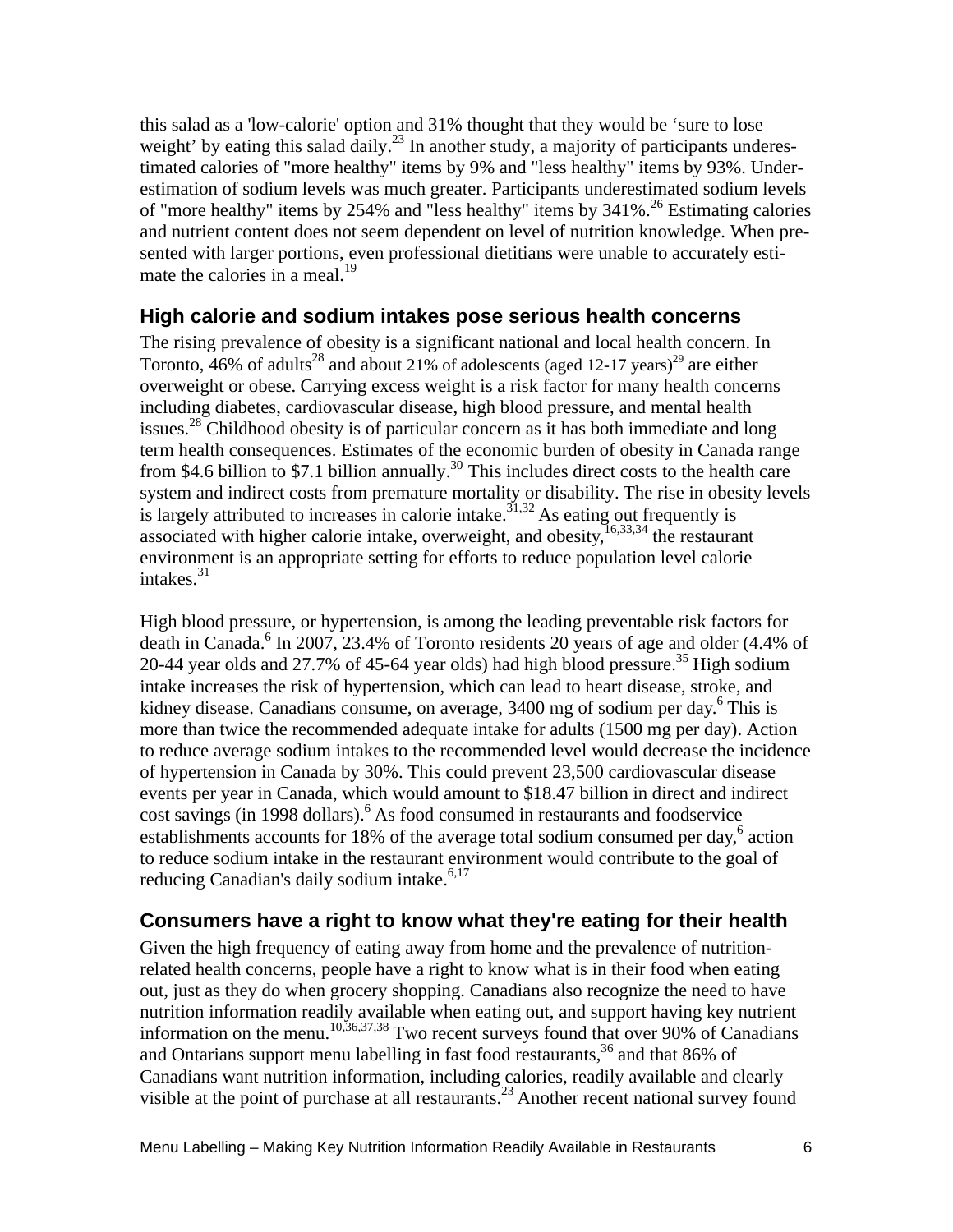that 73% of Canadians felt it was important to require restaurants to display the amount of sodium in the foods they serve.<sup>39</sup> A recent panel survey of about 3,000 Canadians found that 75% would like to see calories and 71% would like to see sodium values on the menu. The findings were similar for the sub-sample of Toronto panel participants  $(79\% \text{ calories}, 74\% \text{ sodium})$ .<sup>38</sup>

#### **Nutrition information is not easily found and used in restaurants**

Many large Canadian restaurant chains provide nutrition information on their websites or have it 'available upon request' through a brochure rather than making it readily accessible at the point when consumers are placing their order. When nutrition information is not posted at the point of purchase, less than five per cent of customers notice it and/or use it.<sup>34,40,41</sup> Also, 'available upon request' information may be, in reality, hard to find or actually unavailable in-store.<sup>40,42,43</sup> A survey of 136 outlets of 27 large chain restaurants in Canada that had committed to providing nutrition information found that 18 (66%) of the chains provided nutrition information at some of their outlets. Only one chain had information available at all outlets surveyed, but the information was available on the tray liner which is provided after the purchase is made. $43,44$ 

In addition to not being readily available, the nutrition information that is currently provided on websites can be hard to understand and/or use when eating out. Most chains provide comprehensive nutrition information (calories + 13 nutrients found on pre packaged foods) using many different formats (chart, nutrition calculator, prompt to send an e-mail request for the information, etc.). However, nutrition information is usually read selectively, and simplified information is more likely to be read and understood.<sup>45</sup> This may be especially true when eating out where there may be time and/or social pressures to place an order quickly. The elderly and those with less education and lower socio-economic status have more difficulty in understanding detailed nutrition information.<sup>45</sup> information.<sup>45</sup>

## **Menu labelling makes nutrition information visible and easier to use**

Placing key nutrition information on the menu or menu board improves its visibility to consumers, thereby increasing the chance that it will be used to make a menu choice. When key nutrition information is available at the point of purchase, at least 50% -70% of customers notice it.<sup>46,47</sup> A study, done before calorie labelling was introduced on menus and menu boards in New York City (NYC), found that only 4% of customers at 10 major fast-food chains saw the calorie information that was being made available by the restaurants.<sup>40</sup> After calorie labelling on menus/menu boards was mandated in NYC, one evaluation of over 7300 fast-food chain customers found that 72% had seen the information, and  $15%$  had used it to place an order.<sup>48</sup>

In a Tacoma-Pierce County, Washington menu labelling pilot project with independent sit-down restaurants, calories, sodium, fat, and carbohydrate values were posted on the menu. The evaluation of this program found that 71% of customers had seen the nutrition information. Of those who saw and understood the information, 59% acted on it in some way.<sup>49</sup>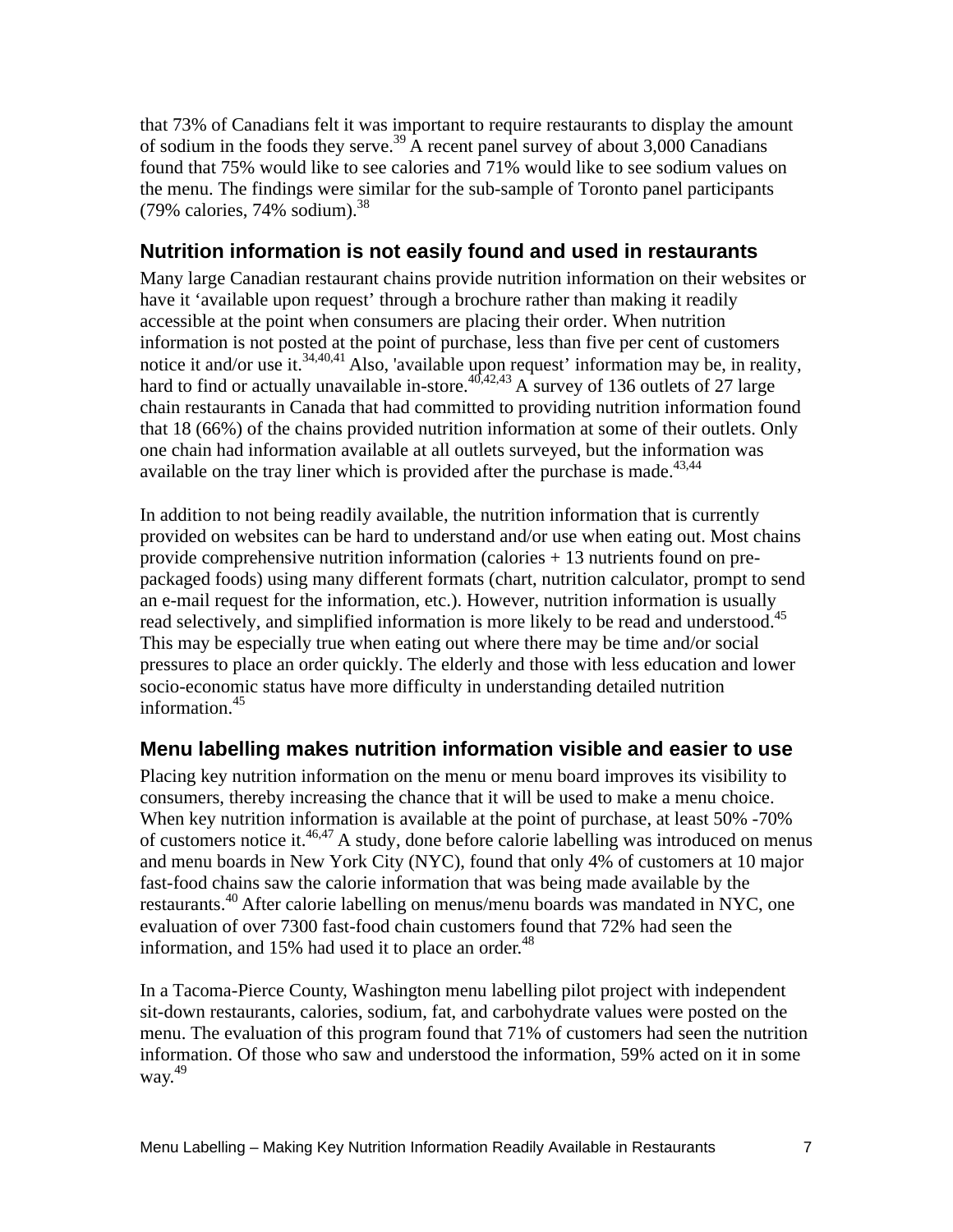Providing too much information on the menu can be counterproductive, however, so it is an important consideration in menu labelling policy initiatives.<sup>45,47</sup> In one experimental study, participants were presented with three different formats of menu labelling. Over 70% noticed the calorie content when the calories, or calories and a traffic light indicating a healthy/unhealthy choice, were presented. When participants were presented with calories and three other nutrient values, as well as traffic light symbols, only 49% recalled seeing the calorie content.<sup>47</sup> the calorie content.<sup>47</sup>

To increase visibility of nutrition information on the menu, it is recommended that font size, format, colour, and location of the information be carefully considered.<sup>45,50</sup> Also, studies have shown that displaying a contextual statement explaining an adult's daily intake requirements for the nutrient in question increases understanding and use of the nutrition information. 45,50,51,57 Education campaigns can be used to increase consumer awareness and understanding about menu labelling information.<sup>43</sup> Several jurisdictions, including New York City and Tacoma-Pierce County, incorporated these elements into their menu labelling strategies.

#### **Menu labelling prompts consumers to make healthier choices**

What people choose to eat is influenced by many personal and environmental factors. Although menu labelling competes with these factors, it has been shown to influence consumers to make healthier food choices. A recent experimental study conducted by University of Toronto researchers with a panel of about 3,000 Canadians showed that providing calorie, sodium, and fat values on menus can change purchase intentions. About one quarter (26%) of participants changed their menu selection after seeing calories, sodium, and fat values added to the menu. The researchers also found a significant decrease in calories, sodium and fat ordered after participants saw a menu with nutrition labelling.<sup>38</sup> Similar results were found among the Toronto sample in this study. Another experimental study by the University of Waterloo with over 600 participants found that 38% of participants who were presented with calorie, sodium, fat and sugar levels on the menu reported that the nutrition information influenced their order.<sup>47</sup>

Evaluations of menu labelling programs in the U.S. have found mixed results, with some evidence of positive impact coming from NYC and Tacoma-Pierce County. One study of 11 chains in NYC found no significant difference in overall calories purchased between the before- and after-legislation periods. Yet, significant calorie reductions were observed for three particular chains (McDonald's, Au Bon Pain, and KFC) in the after-legislation period. Among individuals who reported using the calorie information in these three chains, there was an average reduction of 106 calories purchased per transaction.<sup>48</sup>

 The largest, most rigorous study published on NYC's calorie labelling legislation focussed on Starbucks locations in NYC and used Boston and Philadelphia locations as non-calorie labelling comparison sites. This study of over one hundred million sales transactions, including individual-level data from Starbucks cardholders, found that calorie labelling did have significant effects on calories purchased. In the after calorie labelling period, there was an overall 6% average reduction in calories ordered per transaction and a 14% reduction for food items excluding beverages. Among individuals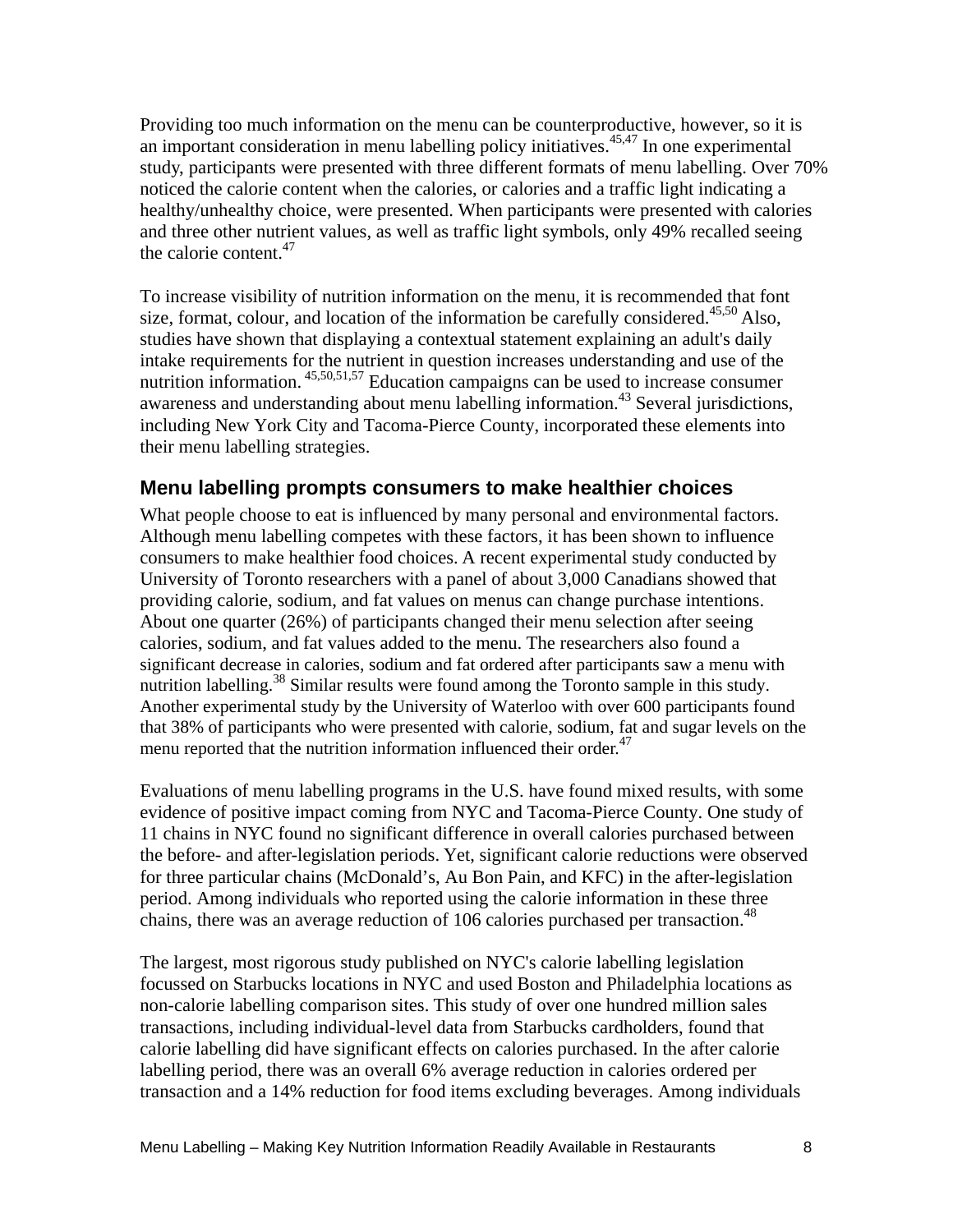who ordered more than 250 calories per transaction prior to the labelling rule, there was a 26% reduction in calories ordered. The data also show that consumers exposed to calorie information in NYC Starbucks stores reduced their calorie consumption in neighbouring districts where calories were not posted indicating a "learning" effect.<sup>24</sup>

Some studies found no effect on calories purchased after calorie labelling in NYC.<sup>52,53,54</sup> Differences in the design, strength and rigour of these menu labelling evaluations may account for the mixed results that have been found. For instance, to evaluate NYC's legislation, data were collected as early as four weeks after the legislation went into effect,<sup>52,53,54</sup> which may be too short a time period in which to see behaviour change. In King County, Washington, positive impacts on consumer ordering were seen 18 months after adoption of menu labelling legislation but not upon initial evaluation 6 months after the law took effect.<sup>55</sup>

Only four jurisdictions in the U.S. (California; Philadelphia, Pennsylvania; King County, Washington; and Tacoma-Pierce County, Washington) have implemented a mandated or voluntary menu labelling program that requires posting calories plus additional nutrient values. California's menu labelling law has not been evaluated, and the results of Philadelphia's evaluation are not yet available. The Tacoma-Pierce County voluntary menu labelling pilot project asked independent restaurants to post calorie, sodium, fat, and carbohydrate values. The evaluation found that, in sit-down restaurants, 34% of customers reported using the nutrition information to make a healthier choice - 20% chose an entrée lower in calories and 8% chose an entrée lower in sodium. Those who used the information to make a lower calorie choice were estimated to have ordered about 75 fewer calories.<sup>49</sup>

#### **Menu labelling may contribute to reducing rates of obesity and hypertension**

Measuring or estimating the impact of any single intervention, such as menu labelling, on a population health concern such as obesity or hypertension is difficult to do and remains understudied. In one study on the potential effects of menu labelling on obesity prevention, researchers estimated a 40% potential reduction in weight gain at the population level if 10% of restaurant chain customers decreased their average meal by 100 calories.56 Evidence cited in the previous section, and in more detail in the technical report, suggests this is a reasonable prediction for the decrease in calorie intake because of menu labelling.

In addition to enabling consumers to choose a healthier menu option, there are two other potential effects of menu labelling that may have a positive impact on population health. Menu labelling enables people to balance their eating and physical activity throughout the day or week. So although knowing that a menu option contains a high amount of calories and sodium may not change one's choice to consume it, having that information may lead an individual to compensate in other ways, such as eating less at the next meal or doing more physical activity that day. There is preliminary evidence that this is more likely to happen when menu labelling includes a statement about nutrient daily intake requirements.<sup>57</sup> This area requires focused study.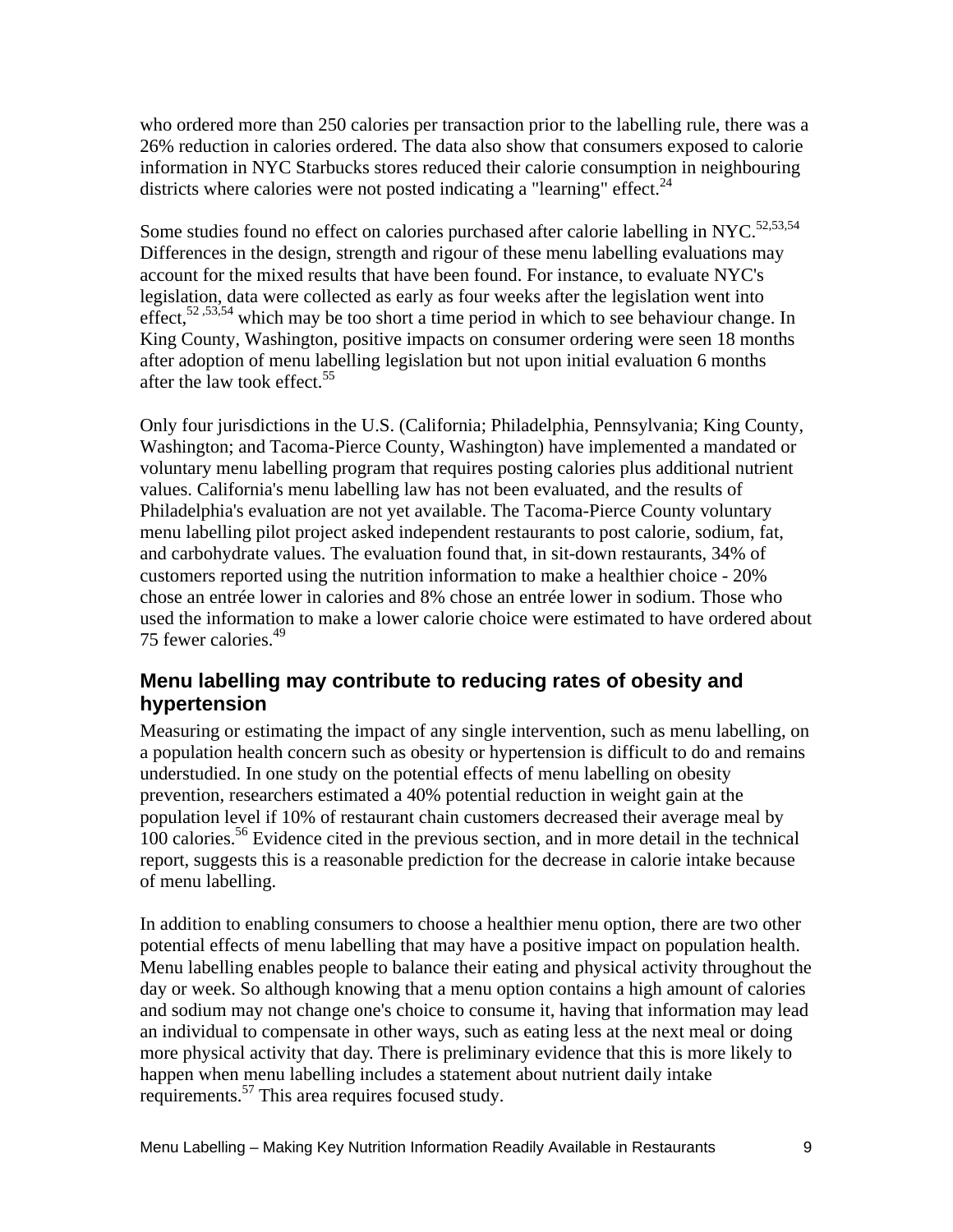Menu labelling may also prompt the restaurant industry to reformulate their food to create more healthy options,  $43,45,58$  just as nutrition labelling of packaged goods has resulted in new products to meet the demand for healthier options.<sup>58</sup> This could improve everyone's diet, even for those who do not use menu labelling to make their choices. There is some preliminary evidence that restaurant menu reformulation has occurred, but this beneficial effect of menu labelling still needs greater study.<sup>59</sup>

An analysis of 245 U.S. chain restaurant menus found that restaurants that made nutrition information accessible on websites had significantly lower energy (calories), fat and sodium levels across menu items than those providing information only upon request.<sup>60</sup> Requiring nutrition information to be made more visible by putting it on the menu/menu board could increase this effect. A study in King County, Washington assessed menu entrees after menu labelling was legislated. They found that the average amount of calories in entrées had been reduced by 73 calories in sit down restaurants 18 months after the legislation was put into place, and sodium and saturated fat levels also decreased significantly.<sup>59</sup> significantly.<sup>59</sup>  $\frac{1}{2}$   $\frac{1}{2}$   $\frac{1}{2}$   $\frac{1}{2}$   $\frac{1}{2}$   $\frac{1}{2}$   $\frac{1}{2}$   $\frac{1}{2}$   $\frac{1}{2}$   $\frac{1}{2}$   $\frac{1}{2}$   $\frac{1}{2}$   $\frac{1}{2}$   $\frac{1}{2}$   $\frac{1}{2}$   $\frac{1}{2}$   $\frac{1}{2}$   $\frac{1}{2}$   $\frac{1}{2}$   $\frac{1}{2}$   $\$ 

#### **Limited action on menu labelling in Canada**

Several U.S. jurisdictions have implemented menu labelling legislation, and have demonstrated that it is both feasible and effective. In the U.S., menu labelling legislation has been directed to larger chain restaurants and typically requires the posting of calories on menus and/or menu boards. Three jurisdictions (California, Philadelphia, and King County/Seattle) legislated posting calories, sodium, saturated/trans fats, and carbohydrates on the menu or, in some other format, at the point of purchase. There have been attempts to introduce menu labelling legislation in Canada but, to date, the main approach to menu labelling has been voluntary initiatives where nutrition information does not necessarily have to be placed on the menu.

#### **Federal and provincial government initiatives**

Despite all three levels of government in Canada having the jurisdiction to enact mandatory menu labelling legislation,  $61,62$  there has been more debate than action. A Federal/Provincial/Territorial Task Group was formed in 2011 to develop a national framework for the consistent provision of nutrition information in restaurants and foodservices. Both voluntary and mandatory options are being considered. The results are not expected for at least another two years.

Private member's bills have been introduced at both the federal and Ontario government levels but have not yet succeeded. In Ontario, NDP MPP, France Gélinas introduced a bill that would require chain restaurants with five or more locations in Ontario and gross annual revenue over \$5 million to display the calorie content of all items, on the menu/menu board, as well as provide warnings for high sodium content. This bill expired when the Legislature was prorogued in October 2012. More recently, Federal NDP MP Libby Davies introduced Bill C-460 calling for implementation of the Sodium Reduction Strategy for Canada, including high sodium warnings on menu items at large chain restaurants and potentially the disclosure of other nutrition information.<sup>6</sup> As of March 2013, this bill was at second reading.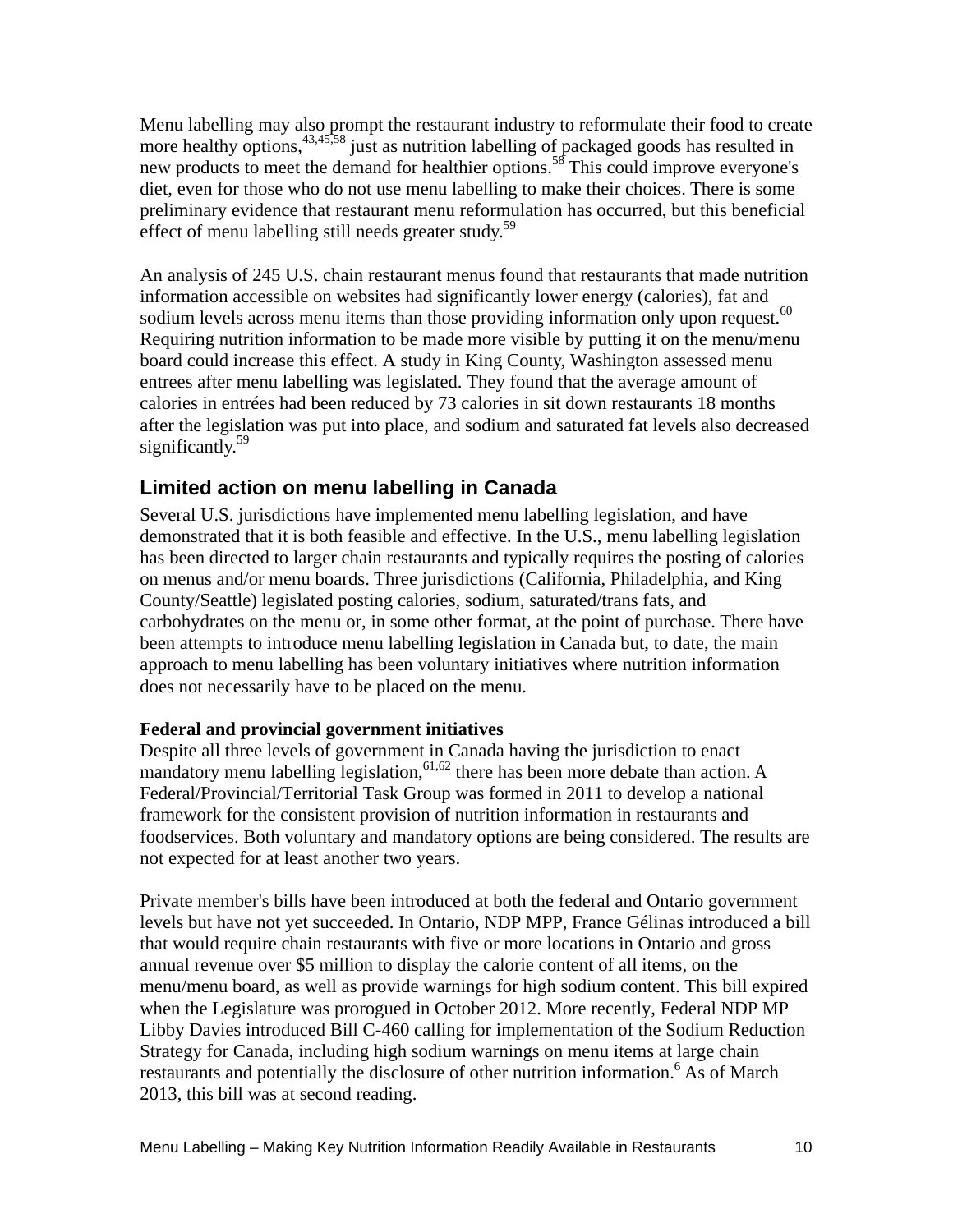In August 2011, British Columbia launched a voluntary nutrition information program for restaurants called Informed Dining. It ensures a greater level of consistency in making nutrition information available to customers on-site but falls short of providing clear, visible and simple nutrition information directly on the menu. Rather, a comprehensive listing of nutrient values is made available in a chart format with levels of calories and sodium highlighted. While Informed Dining is a step forward in that it offers participating restaurants a standard framework for providing nutrition information on-site and to highlight calories and sodium, consumers typically still have to ask to see the information.

In March 2013, the Ontario Government released their Healthy Kids Panel report with recommendations to address childhood obesity. The three-part Healthy Kids Strategy recommends building healthier environments for children at the pre- and post-prenatal period, in the community, and in the food environment. Recommendations focused on changing the food environment include requiring menu labelling in all restaurants, including fast food outlets, and in retail grocery stores. The report has been well-received by advocates and health organizations. It may also lead to provincial action on menu labelling as the Province's *Make No Little Plans: Ontario's Public Health Sector Strategic Plan, released on April 4, 2013,* includes achieving the goals of the Healthy Kids Panel report.

#### **Restaurant industry-led initiatives**

The Canadian Restaurant and Foodservices Association (CRFA) is in favour of a consistent national approach to nutrition information disclosure as opposed to different provincial and/or municipal approaches. The CRFA showed leadership in 2005 in developing a voluntary Nutrition Information (disclosure) Program. The program provided a mechanism for Canada's largest chain restaurants to provide comprehensive nutrition information to customers, upon request. However, as noted earlier, there is a lack of consistency in the manner in which this information is disclosed. The CRFA was an active participant in the development of B.C.'s Informed Dining program. In the absence of a national framework from Health Canada, the CRFA recently adopted Informed Dining as its new national model for voluntary disclosure of nutrition information and is seeking partnerships with provincial governments to expand it beyond B.C.

Toronto Public Health consultations with CRFA and the Ontario Restaurant Hotel and Motel Association (ORHMA) confirmed that these associations are not in favour of providing information on a few key nutrients on the menu/menu board of chain restaurants. They argue that focusing on one or two nutrients such as calories and sodium does not provide comprehensive information. Yet, research indicates that too much information may not be read or used. $45,47$  They also assert that there is not enough evidence to show that menu labelling influences consumers' eating behaviours, yet evidence from U.S. jurisdictions has become more definitive that menu labelling does result in behaviour change, and to a greater extent for subgroups of the population. Industry associations in Ontario also argue that they are already providing nutrition information via other means, and that customers are not demanding this information on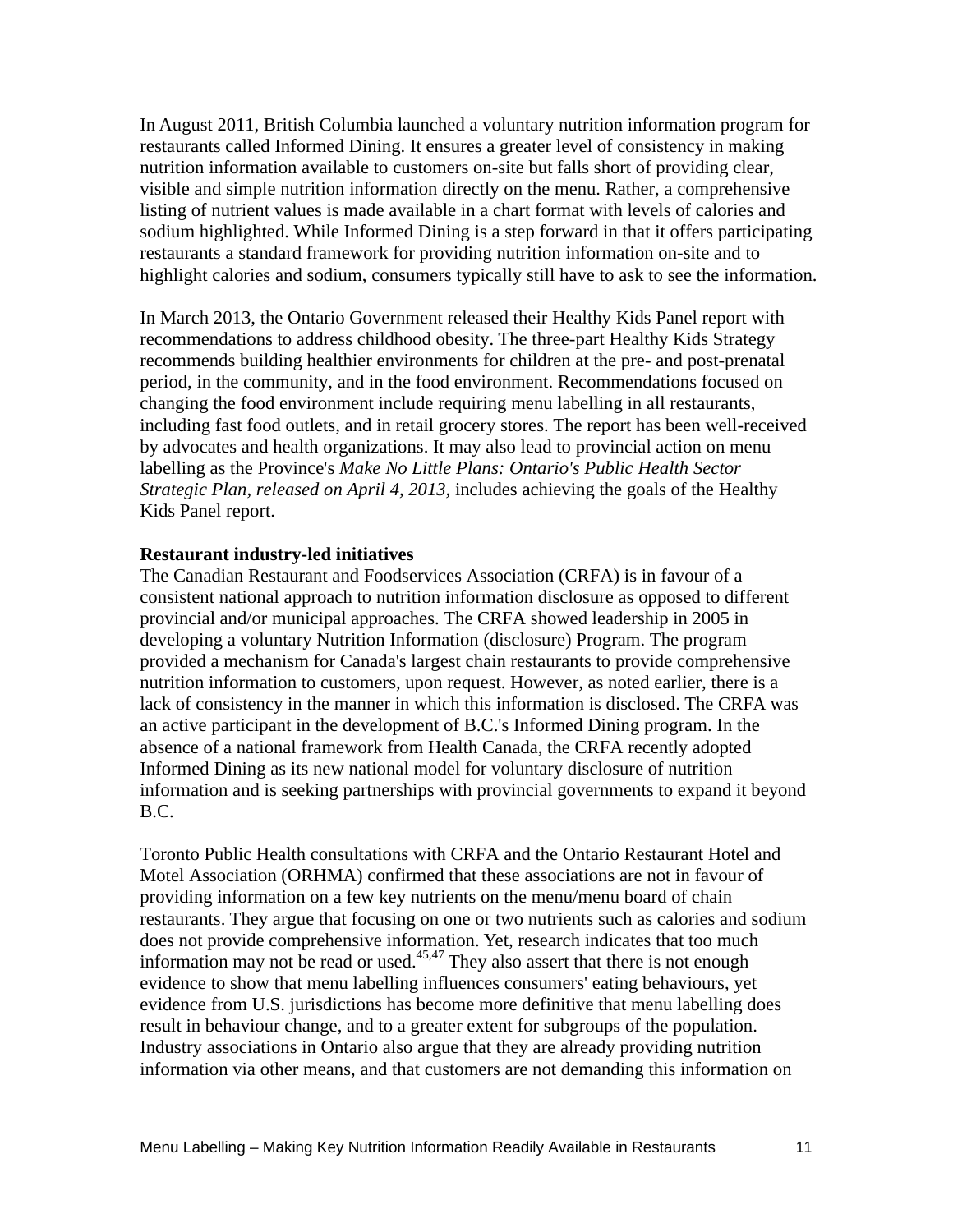the menu. However, consumer surveys have consistently shown the opposite, that people want nutrition information readily available at the point of purchase.

Finally, they note that the cost and practical challenges of putting nutrition information on the menu are a concern. The U.S. Federal Department of Agriculture conducted a cost-<br>benefit analysis of their federal menu labelling legislation.<sup>63</sup> They estimate the cost per large restaurant chain for nutritional analysis, replacing menus/menu boards and staff training to be on average USD \$45,720 per year. This may not be a substantial cost for larger chains, and the potential health benefits of menu labelling have to be considered.<sup>63,64</sup> Menu labelling may also offer opportunities to recover some of these costs through increased sales, as more health conscious consumers indicate that they will eat out more often if easily accessible nutrient and calorie information is available.<sup>22</sup>

#### **Municipal action on menu labelling**

Challenges in translating federal and provincial dialogue into action have led local health authorities to consider how to protect the health of residents in the face of unhealthy eating out environments. It has been suggested that cities have a role to play in catalyzing further action across the nation as learned through policy experiences with tobacco control and pesticide use.<sup>7,61</sup> Several municipalities in Ontario are advocating for a national or provincial menu labelling legislation for large chains. Peel Region has gone further by requiring calorie, sodium and fat labelling on foods sold in their two regional government building cafeterias and vending machines. Ottawa Public Health is also exploring calorie and sodium menu labelling in municipal facilities, restaurants and cafeteria programs.

#### **Why calories and sodium on the menu**

In order to prioritize which nutrients to include on the menu, TPH considered the following criteria: a) nutrition information that is associated with critical population health concerns because of the high levels found in restaurant foods and the overconsumption of these nutrients; b) nutrients that consumers have difficulty estimating in their restaurant meals; c) nutrients that consumers most want to know about; and d) the amount of the nutrition information which consumers have the capacity to easily see, understand and use at the point of purchase.

Calories and sodium values are recommended as the key nutrients to include on chain restaurant menus/menu boards since they meet all of the above criteria. The evidence linking excess calorie consumption to weight gain and excess sodium intake to high blood pressure is strong, with implications for population level obesity reduction and chronic disease prevention efforts. Previous sections of this report showed that restaurant meals are generally very high in calories and sodium, and that consumers highly underestimate calorie and sodium levels.

A small number of US jurisdictions have included fat (either total fat or saturated fat) and carbohydrates (either total carbohydrates or sugars) in menu labelling initiatives. Although both low-fat and low-carbohydrate diets can lead to weight loss, the most important determinant of maintaining weight loss is the ability to sustain a lower-calorie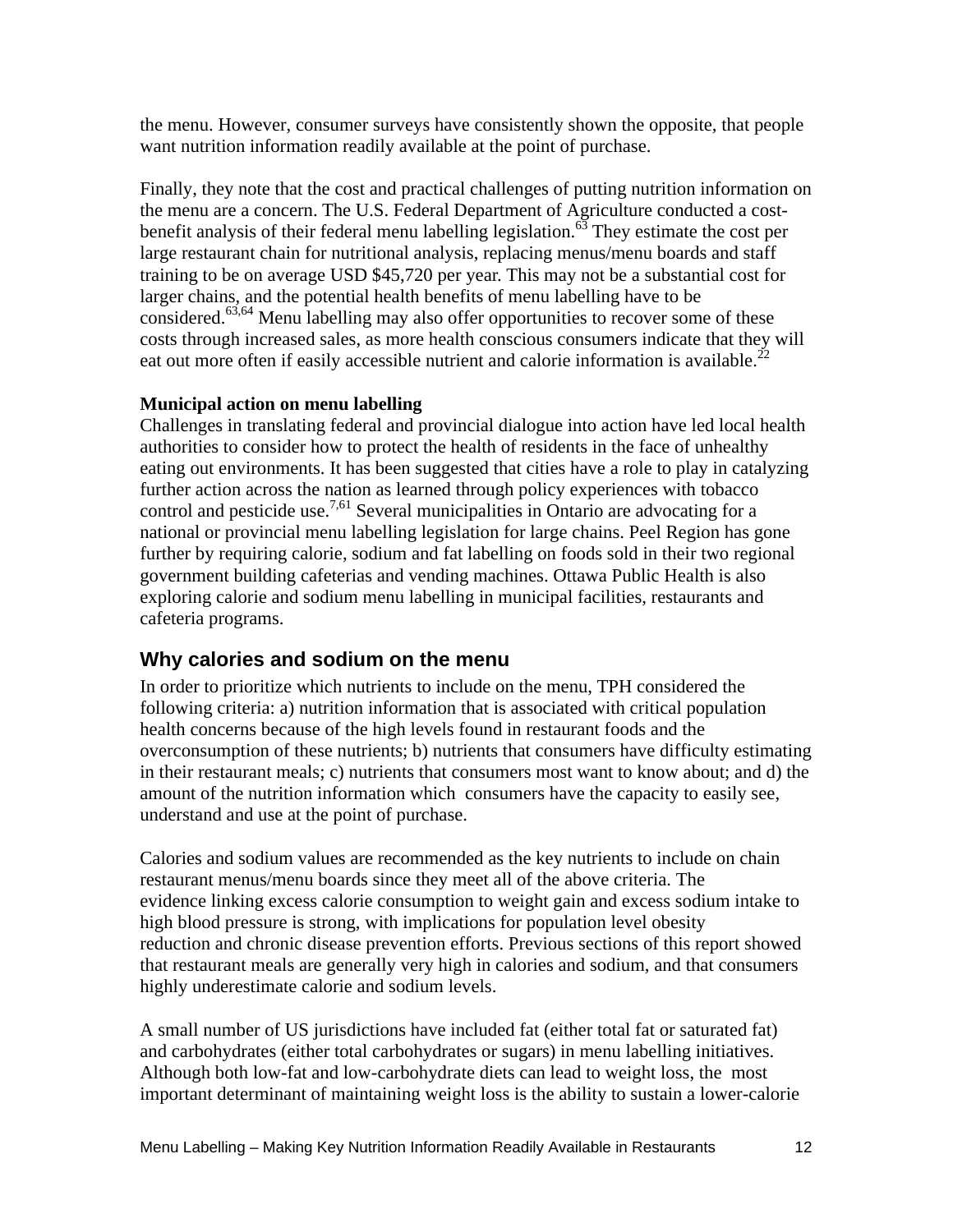diet regardless the source of the calories. $65,66$ 

The evidence linking dietary fat and carbohydrate intakes to chronic diseases is not straightforward.<sup>67</sup> While there is strong evidence linking diets high in saturated and trans fat with cardiovascular diseases, other types of fatty acids (i.e. unsaturated) are considered an important part of a healthy diet. Similarly, there are "good" carbohydrates derived from whole grains, vegetables, fruit and legumes which are health promoting, in contrast to carbohydrates derived from added sugars that are associated with poor health effects such as dental caries and obesity. Therefore, a total fat or total carbohydrate value is not a useful indicator of the healthfulness of a menu item beyond being a proxy for calorie content. Furthermore, adding information on a larger number of nutrients can make it challenging for people to process. As in other jurisdictions, large chain restaurants (both sit-down and quick-service) should also be required to provide customers with comprehensive nutrition information, upon request, so that individuals with particular health or dietary concerns can access the information they need to make an informed choice.

Finally, according to a survey of about 3000 Canadians, the strongest public support is for calorie and sodium values on the menu (75% wanted calories, 71% sodium, 49% fat, 47% sugar, and 43% saturated fat).  $38$ 

#### **Readiness for menu labelling in Toronto**

#### **Toronto residents eat out often and want nutrition information**

A TPH survey of about 1700 adult residents conducted between October 2011 and March 2012 found that eating out is very common among Toronto residents.<sup>68</sup> Over 7 in 10 (71%) Toronto residents report having eaten out at a sit-down restaurant or fast food outlet (or both) at least once in the past week. Over half (54%) reported having eaten at restaurant and nearly half (47%) reported having eaten fast food. Eating out is more common among men and younger age groups (18-34 year olds), for both sit-down restaurants and fast food. Toronto residents with higher education or incomes are more likely to have eaten out at a sit-down restaurant than those with lower education or income.

Most Toronto residents (90%) believed getting "nutritious food" was important, and 78% said that they would use nutrition information 'at least sometimes' if it were readily available. Women, those in younger age groups, and those with higher levels of education were more likely to report that they would use nutrition information if it were readily available.

These findings are consistent with University of Toronto menu labelling survey research.<sup>38</sup> Before being shown menus with calorie and sodium labelling, 86% of participants said that having nutrition information would or would somewhat influence their order. After being shown menus with calorie and sodium labelling, 83% of Toronto participants indicated that they would like to have nutritional information available on the menu. Of all the eight nutrients they were asked about, most wanted to see calories (79%) and sodium (74%) on the menu.

Menu Labelling – Making Key Nutrition Information Readily Available in Restaurants 13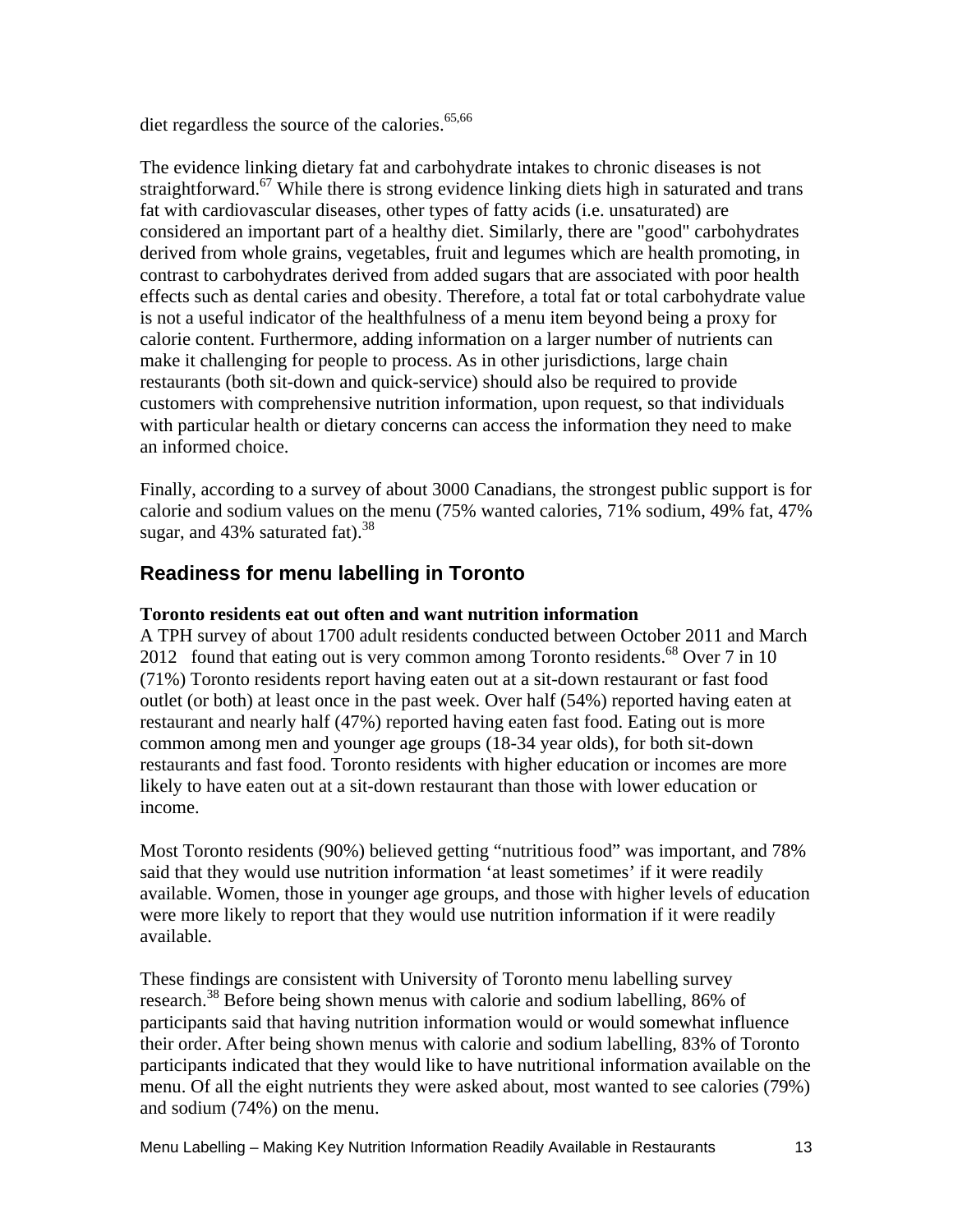There is consumer demand for menu labelling in Toronto. To contribute to the effectiveness of future menu labelling legislation, TPH is launching a communication campaign. This social engagement campaign will increase awareness about the high variability of calories and sodium in restaurant meals and enable the public to demonstrate their interest in menu labelling. The campaign will be evaluated to assess reach and impact.

#### **Chains are reluctant to do menu labelling unless it is mandated**

Chain restaurants represent an appropriate focus for regulation. Restaurant chains use highly standardized menu items and can readily analyze nutrient content. Chains with ten or more locations nationwide are also more likely to have the capacity to do menu labelling. Many already have nutrition information available for their menu items so could more easily implement menu labelling.

Interviews were conducted with nine chain restaurants and consultations were held with six additional local chains. Both larger chain and some smaller chain restaurants indicated that they were already providing some type of nutrition or health information to consumers. They see menu labelling as primarily benefitting consumers but having a negative impact on restaurant revenue. Several chains questioned the evidence on effectiveness of menu labelling interventions to shape consumer behaviour. They expect menu labelling to be legislated eventually, but do not want to put nutrition information on the menu/menu board voluntarily. If legislated, they argue that menu labelling should be a requirement for all restaurants so as to create a level playing field. There is a preference among chains for the current voluntary model of nutrition information disclosure as set out by the CRFA (discussed above).

Toronto Public Health will continue to advocate for provincial legislation to require chain restaurants with ten or more locations nationwide, or at least \$10 million in gross annual revenues, to make calories and sodium values visible to the majority of consumers by posting them at the point of purchase for all standard menu items. As many Canadian chains also operate in the U.S. where menu labelling is already mandatory, it should be quite feasible for these chains to apply menu labelling in Canada.

If there is a continued lack of progress on mandating menu labelling, TPH proposes to develop a municipal by-law which will require Toronto chain restaurants with ten or more locations nationwide, or at least \$10 million in gross annual revenues, to disclose key nutrient values, such as calories and sodium, at the point of purchase. Stakeholder consultation would be undertaken as part of by-law development and implementation planning.

#### **"Early Adopters" identified among Toronto independent restaurants**

A survey of 256 independent restaurant operators across Toronto done in December 2011/ January 2012 found that the majority of these independent restaurants (72%) at present are not interested in providing nutrition information to their customers. This appears related to their views that people already have a good idea of what is healthy or not (91%) and that a restaurants' ability to provide nutrition information would not affect consumers'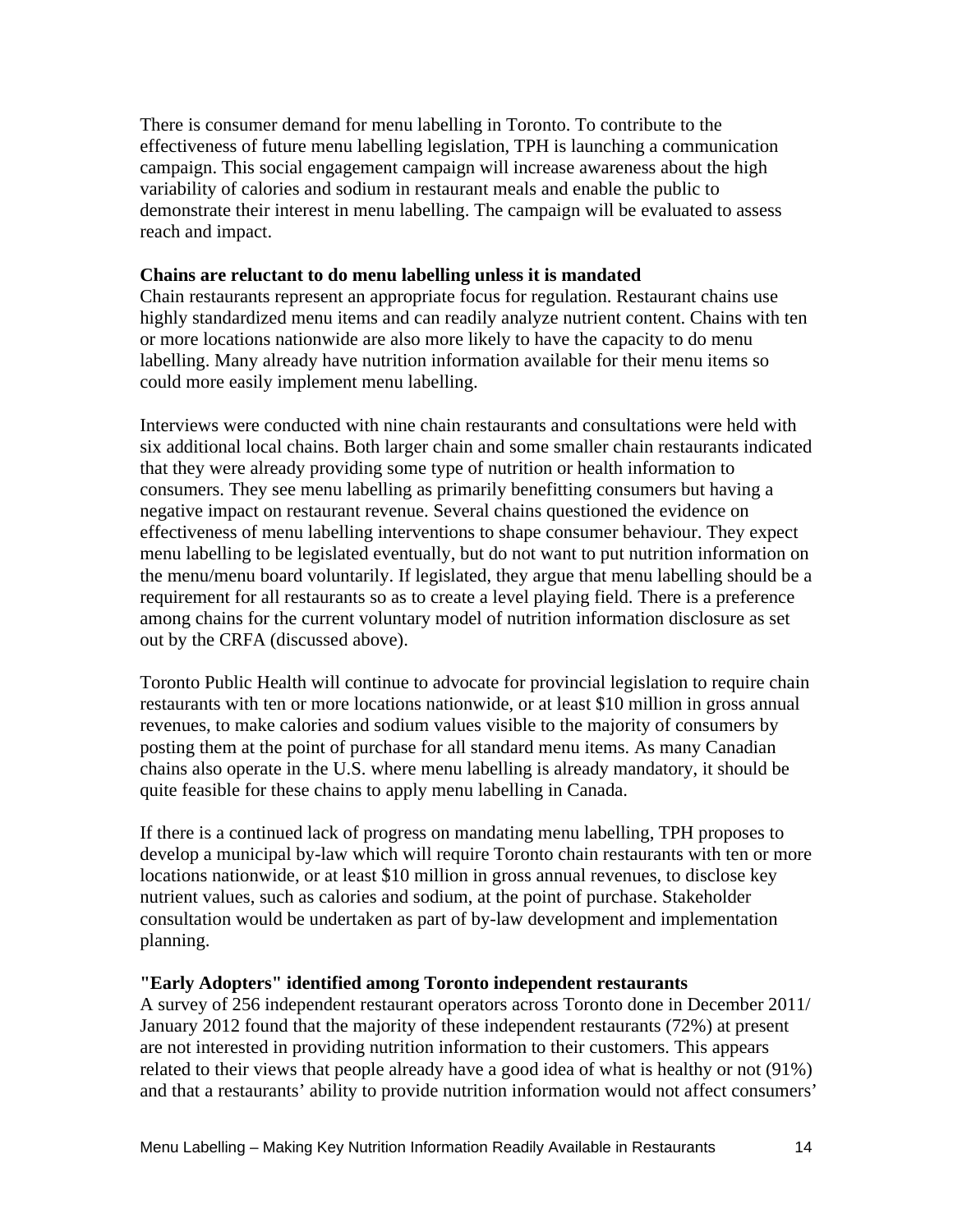decisions to eat at their establishment (62%). Further, the main concerns from these restaurant operators were the cost (76%) and lack of time to figure out how to do it (64%). Sixty-two per cent of respondents said that they would not provide it unless they absolutely had to.

Yet over half (57%) of independent operators reported feeling some responsibility to provide nutrition information. Half of respondents thought that nutrition information could be good for business in terms of attracting customers. As well, 80 restaurants (42%) expressed interest in working with TPH on a pilot project focussed on providing nutrition information to their customers.

Follow-up consultations with 13 independent restaurants about participating in this menu labelling pilot confirmed these positive findings. These restaurant owners/operators indicated that they want to be leaders and see menu labelling as an opportunity to take advantage of a current trend, create a competitive advantage against chains and promote the healthfulness of their menu. They would be willing to participate in a pilot initiative if they had supports to undertake the nutritional analysis of their menu. The smaller chain restaurant operators who were consulted were reluctant to participate in the pilot.

The voluntary pilot project will test the feasibility of menu labelling with approximately 20 independent restaurants and small chains. The purpose of the pilot is to build a sustainable model for expanding menu labelling among Toronto restaurants that would not likely be affected by legislation but who want to participate on a voluntary basis. This approach has been implemented in Louisville, Kentucky, and Tacoma-Pierce County, to support independent and smaller chain restaurants to meet federal menu labelling requirements.

The consulted independent restaurant operators agreed to the proposed parameters of the Toronto pilot. Restaurants will be expected to standardize their recipes, conduct a computerized nutrition analysis of their standardized menu items, revise/re-print their menus/menu board with values for calories and sodium, and participate in the pilot evaluation. Restaurants would also be encouraged to provide more comprehensive nutrition information to customers who request it. Implementation supports that will be offered by TPH include: access to nutrient analysis software; time limited training and support by registered dietitians to conduct nutritional analyses and menu reformulations; provision of resources on healthy menu reformulations; and recognition of participating restaurants.

Menu labelling is an intervention that addresses some of the challenges consumers face in making healthy choices in the restaurant environment. Federal or provincial action on menu labelling is preferred by stakeholders. Local governments also have a role to play in promoting food transparency and supportive food environments that enhance food literacy. The Board of Health is urged to advocate for provincial menu labelling legislation, and TPH will play a leadership role in promoting menu labelling in Toronto restaurants. Toronto Public Health will report back to the Board of Health later in 2013 on the progress of the voluntary menu labelling pilot project, and a proposed municipal by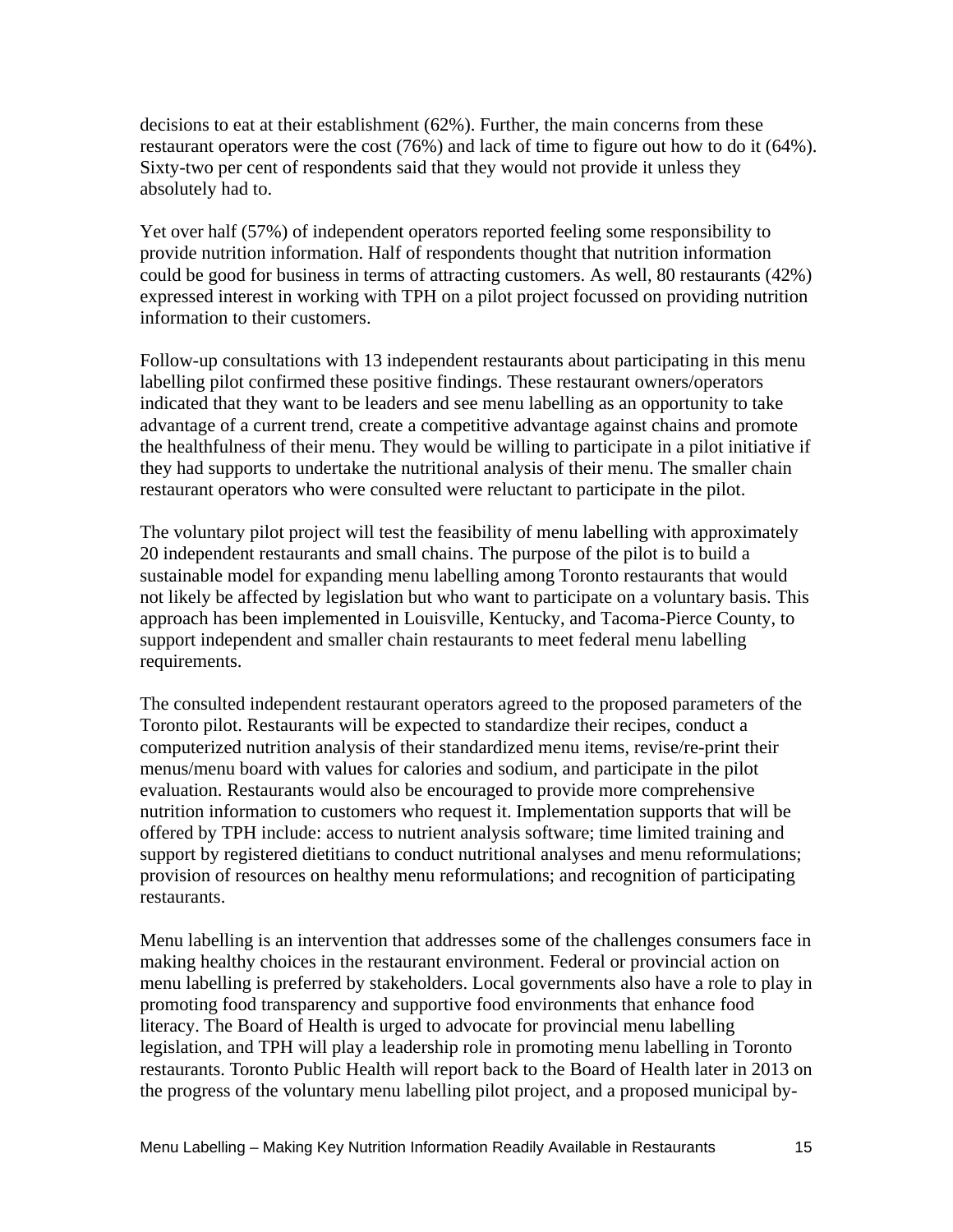law, if neither provincial nor federal action on menu labelling legislation has taken place by that time.

#### **CONTACT**

Monica Campbell, Director Carol Timmings, Director Healthy Public Policy Chronic Disease and Injury Toronto Public Health Toronto Public Health Email: mcampbe2@toronto.ca Email: ctimming@toronto.ca

#### **SIGNATURE**

Chronic Disease and Injury Prevention Phone: 416-392-7463 Phone: 416-392-1355 Fax: 416-392-0713 Fax: 416-392-0713

Dr. David McKeown Medical Officer of Health

## **ATTACHMENTS**

Attachment 1: *What's on the Menu? Making Key Nutrition Information Readily Available in Restaurants.* 2013. Report prepared for Toronto Public Health. Available at <http://www.toronto.ca/health/>.

\_\_\_\_\_\_\_\_\_\_\_\_\_\_\_\_\_\_\_\_\_\_\_\_\_\_\_\_\_\_\_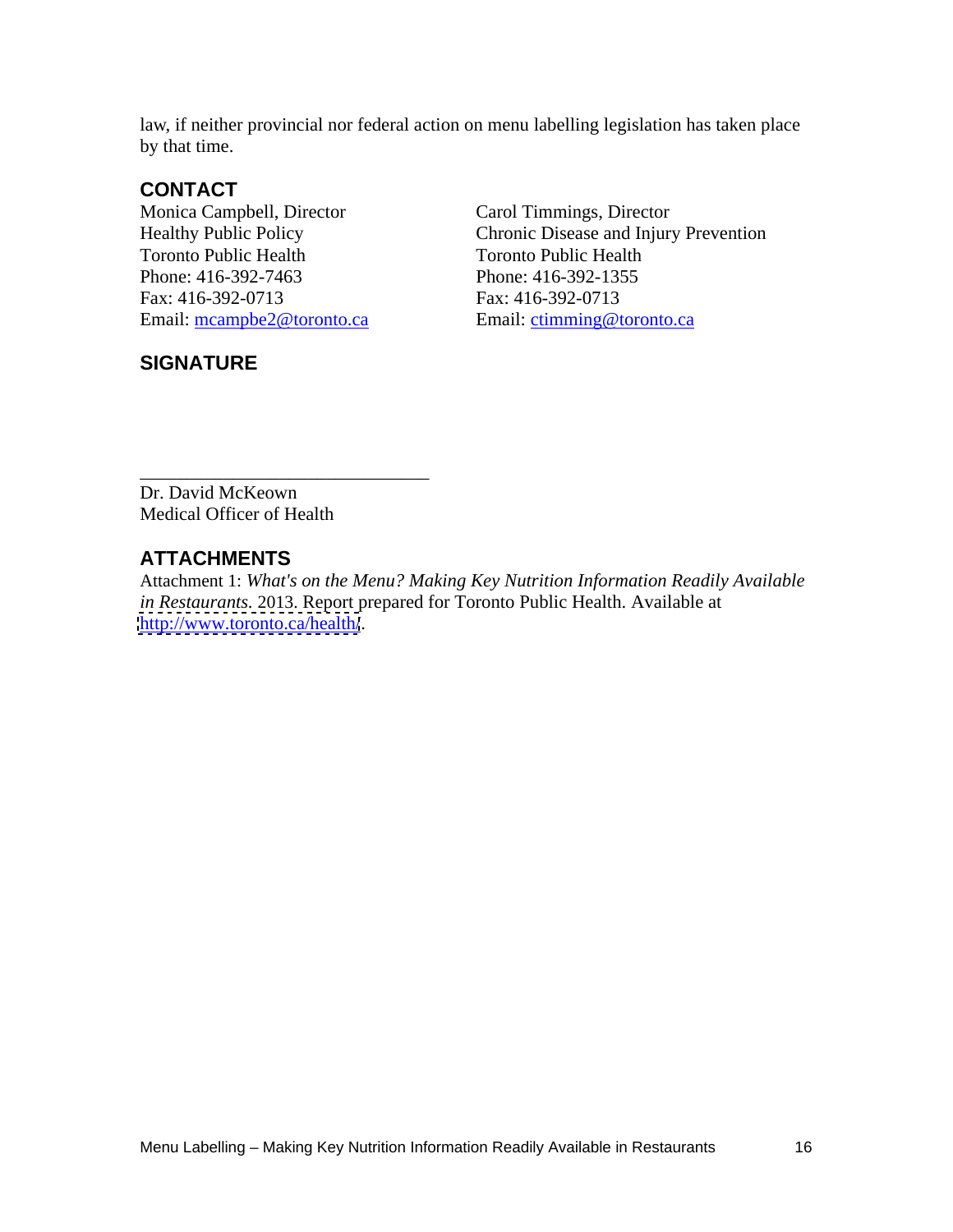## **Endnotes**

<sup>1</sup> World Health Organization. (2003). Diet, Nutrition and the Prevention of Chronic Diseases: Report of a Joint WHO/FAO Expert Consultation. Joint WHO/FAO Expert Consultation on Diet, Nutrition and the Prevention of Chronic Diseases. Geneva: World Health Organization.

<sup>2</sup> World Health Organization. (2004). Global Strategy on Diet, Physical Activity and Health. Geneva: World Health Organization.

<sup>3</sup> Campos, S., Doxey, J., & Hammond, D. (2011). Nutrition labels on pre-packaged foods: a systematic review. *Public Health Nutrition, 14*(8), 1496-1506.

<sup>4</sup> Canadian Food Inspection Agency. Purpose of the Nutrition Labelling Regulations. Retrieved on February 7, 2013, from <http://www.inspection.gc.ca/english/fssa/labeti/nutrite.shtml>.

<sup>5</sup> Cancer Care Ontario, Ontario Agency for Health Protection and Promotion (Public Health Ontario). (2012). *Taking Action to Prevent Chronic Disease: Recommendations for a Healthier Ontario.* Toronto: Queen's Printer for Ontario.

 $6$  Health Canada. (2010). Sodium Reduction Strategy for Canada, Recommendations of the Sodium Working Group*.* Ottawa: Health Canada.

<sup>7</sup> Centre for Science in the Public Interest. (2012). Experts, health and citizens' groups call on governments to mandate nutrition information on menus at outlets of large chain restaurants. Retrieved February 7, 2013, from [http://cspinet.org/canada/pdf/expert\\_ngo.jointletter.menu-labelling.pdf](http://cspinet.org/canada/pdf/expert_ngo.jointletter.menu-labelling.pdf)

<sup>8</sup> Leitch, K. (2007). Reaching for the Top: A Report by the Advisor on Healthy Children & Youth. Ottawa: Health Canada. Retrieved on February 7, 2013, from [http://www.hc](http://www.hc-) [sc.gc.ca/hl-vs/alt\\_formats/hpb-dgps/pdf/child-enfant/2007-advisor-conseillere/advisor](sc.gc.ca/hl-vs/alt_formats/hpb-dgps/pdf/child-enfant/2007-advisor-conseillere/advisor-) <conseillere-eng.pdf>

<sup>9</sup> Canadian Heart Health Strategy and Action Plan. (2009). Building a Heart Healthy Canada. Retrieved February 7, 2013, from<http://www.chhs.ca/en/reports>.<br><sup>10</sup> Canadian Council of Food and Nutrition. (2008). Tracking Nutrition Trends VII.

Mississauga, ON: Canadian Council of Food and Nutrition.

<sup>11</sup> Garriguet, D. (2007). Canadians' eating habits. *Health Reports,18*(2), 17-32.

<sup>12</sup> Statistics Canada. (2006). Overview of Canadians' Eating Habits. Ottawa: Statistics Canada.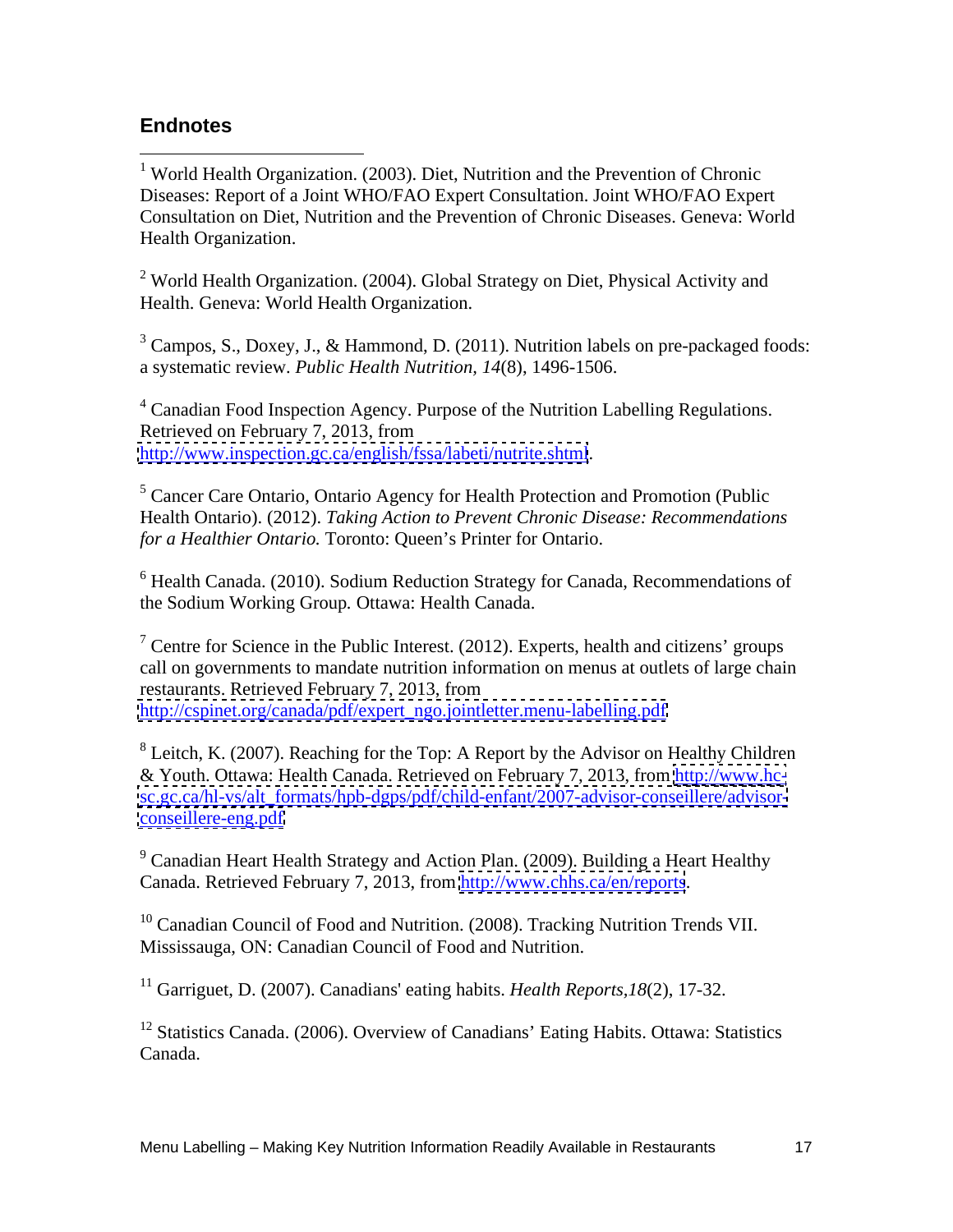<sup>13</sup> Canadian Restaurant and Foodservices Association. (2010). Canada's Restaurant Industry: Putting jobs and economic growth on the menu. Toronto: Canadian Restaurant and Foodservices Association.

<sup>14</sup> CBC News, July 10, 2012. Visa Canada Report. Retrieved November 1, 2012 from <http://www.cbc.ca/news/health/story/2012/07/10/lunch-eat-out-survey.html?cmp=rss>.

<sup>15</sup> Statistics Canada. (2010). Survey of Household Spending, 2010. *The Daily*, *Wednesday April 25, 2012,* Retrieved on February 7, 2013, from [http://www.statcan.gc.ca/daily](http://www.statcan.gc.ca/daily-) <quotidien/120425/dq120425a-eng.htm>

<sup>16</sup> Scourboutakos, M. J. & L'Abbé, M. R. (2012). Restaurant menus: Calories, caloric density, and serving size. *American Journal of Preventive Medicine, 43*(3), 249–55.

<sup>17</sup> Scourboutakos, M. J. & L'Abbé, M. R. (2013). Sodium levels in Canadian fast-food and sit-down restaurants. *Canadian Journal of Public Health*, *104*(1), e2-e8.

 $18$  L'Abbe, M. R. (2012). On-site menu labelling: Helping consumers find healthier foods. Presentation at Centre for Science in the Public Interest Symposium, Writing on the Wall, September 12, 2012, Toronto. Retrieved on February 7, 2013 from [http://cspinet.org/canada/pdf/Toronto\\_MaryLAbbe.pdf](http://cspinet.org/canada/pdf/Toronto_MaryLAbbe.pdf)

<sup>19</sup> Chandon, P. & Wansink, B. (2007). The biasing health halos of fast-food restaurant health claims: Lower calories estimates and higher side-dish consumption intentions. *Journal of Consumer Research, 34*(3), 301-14.

<sup>20</sup> Wansink, B. & Chandon, P. (2006). Meal size, not body size, explains errors in estimating the calorie content of meals. *Annals of Internal Medicine, 145*(5), 326.

<sup>21</sup> Chandon, P. & Wansink, B. (2007). Is obesity caused by calorie underestimation? A psychophysical model of meal size estimation. *Journal of Marketing Research, 44*(1), 84–9.

<sup>22</sup> Burton, S., Howlett, E. & Heintz Tangari, A. (2009). Food for thought: How will the nutrition labeling of quick service restaurant menu items influence consumers' product evaluations, purchase intentions, and choices? *Journal of Retailing, 85*(3), 258-273.

 $23$  Canadian Obesity Network/Ipsos-Reid. (2012). What Do Canadians Know and Think About Calories?A National Survey, October 2011.Presented at Calories Count Symposium, October 25, 2012.

<sup>24</sup> Bollinger, B., Leslie, P. & Sorensen, A. (2010). Calorie posting in chain restaurants. *National Bureau of Economic Research*, Working Paper 15648. Retrieved February 7, 2013, from<http://www.nber.org/papers/w15648>.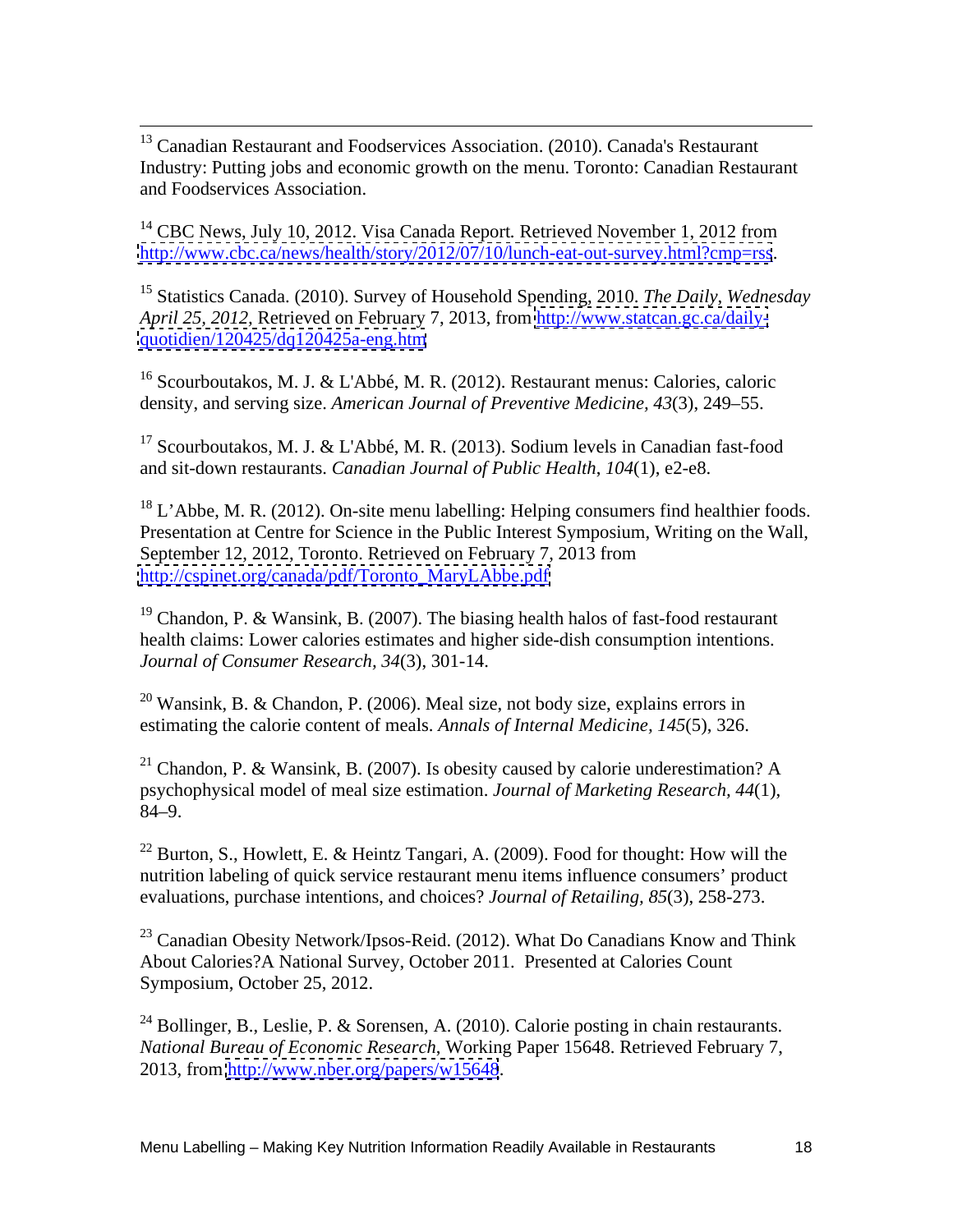<sup>25</sup> Burton S, & Creyer E.H. (2004). What consumers don't know can hurt them: consumer evaluations and disease risk perceptions of restaurant menu items. *Journal of Consumer Affairs, 38*, 121–145.

<sup>26</sup>Burton S, & Creyer E.H, Kees J, Huggins K. (2006) Attacking the obesity epidemic: The potential health benefits of providing nutrition information in restaurants. *American Journal Public Health, 9*, 1669-75.

<sup>27</sup> Rudd Center for Food Policy and Obesity (2008). Menu labeling: Opportunities for Public Policy. New Haven, CT: Yale University.

<sup>28</sup> Toronto Public Health. (2011). Toronto's Health Status Indicator Series: Overweight and Obesity, September 2011*.* Retrieved on February 7, 2013 from [http://www.toronto.ca/health/map/indicators/pdf/overweightandobesity.pdf.](http://www.toronto.ca/health/map/indicators/pdf/overweightandobesity.pdf)

 $29$  Toronto Public Health. (2010). Toronto's Health Status 2010: Overweight and Obesity. Retrieved on February 7, 2013 from

[http://www.toronto.ca/health/hsi/pdf/pht\\_10\\_obesity.pdf](http://www.toronto.ca/health/hsi/pdf/pht_10_obesity.pdf)

Source: Canadian Community Health Survey. Note: This estimate is based on low numbers (high sampling variability) and should be interpreted with caution. Also 13.64% of participants (age 12-17) refused to answer or didn't know and therefore are not included in the estimate.

 $30$  Public Health Agency of Canada & Canadian Institute for Health Information (2011). Obesity in Canada: A joint report from the Public Health Agency of Canada and the Canadian Institute for Health Information. Ottawa: Her Majesty the Queen in Right of Canada. Retrieved on April 2, 2013, from [http://www.phac-aspc.gc.ca/hp-ps/hl-mvs/oic](http://www.phac-aspc.gc.ca/hp-ps/hl-mvs/oic-) <oac/assets/pdf/oic-oac-eng.pdf>.

<sup>31</sup> Slater J., Green C., Sevenhuysen, G., Edginton, B., O'Neil, J., & Heasman M. (2009). The growing Canadian energy gap: More the can than the couch? *Public Health Nutrition, 12*, 2216-2224.

 $32$  Jeffery, R. & Harnack, L. (2007). Evidence implicating eating as a primary driver for the obesity epidemic. *Diabetes, 56,* 2673–2676.

 $33$  Rosenheck R. (2008). Fast food consumption and increased caloric intake: A systematic review of a trajectory towards weight gain and obesity risk. *Obesity Research, 9,* 535– 47.

<sup>34</sup> Roberto, C. A., Schwartz, M. B. & Brownell, K.D. (2009). Rationale and evidence for menu-labeling legislation. *American Journal of Preventive Medicine, 37*(6), 546-51.

<sup>35</sup> Toronto Community Health Profiles Partnership. (2007). *Adult Health and Disease (2007), City of Toronto and Toronto Central LHIN.* Retrieved on February 4, 2013, from [http://www.torontohealthprofiles.ca/loaddata/AHD/cot\\_tc/1\\_ahd\\_cot\\_tc\\_2007.html](http://www.torontohealthprofiles.ca/loaddata/AHD/cot_tc/1_ahd_cot_tc_2007.html).<br>Source: Institute for Clinical Evaluative Sciences (ICES). Denominator: Ontario Ministry of Health and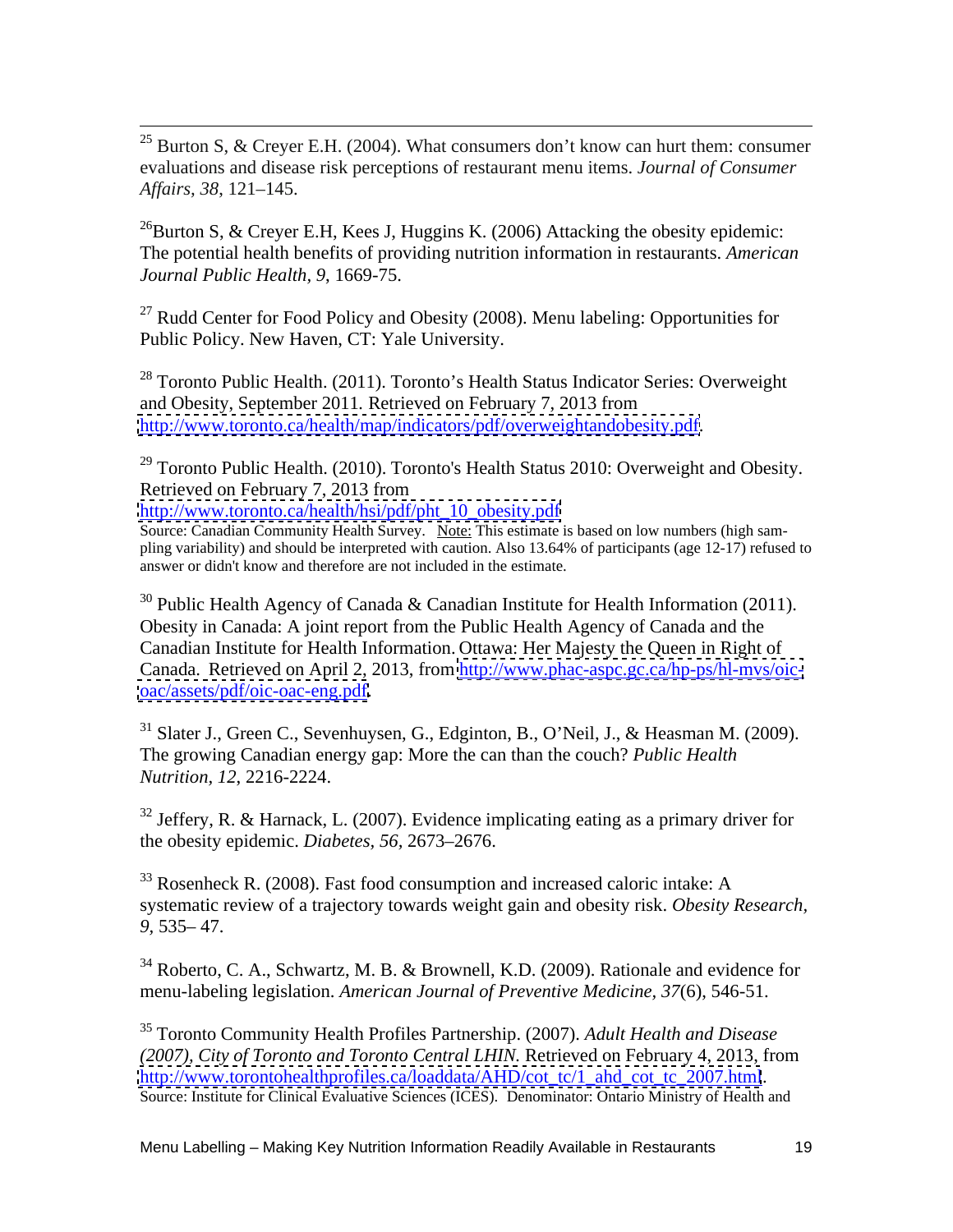Long-Term Care Registered Persons' Database, population with at least 1 health claim in the previous three years. Numerator: derived from validated, disease registries maintained by the Institute for Clinical Evaluative Sciences (ICES). Community Health Centre (CHC) visits and non-OHIP claims are not available. Rate ratios for both sexes were created by dividing the local area rate by the City of Toronto aggregate rate. Rates for City of Toronto are not age-adjusted. For information about definitions, data quality & limitations, and selection and preparation of variables, please go to: <http://www.torontohealthprofiles.ca/aboutTheData.php>.

<sup>36</sup> Ipsos Reid, for Public Health Agency of Canada. (2011). Canadians' Perceptions of, and Support for, Potential Measures to Prevent and Reduce Childhood Obesity, Final Report. Retrieved on February 7, 2013, from <http://www.sportmatters.ca/files/Reports/Ipsos%20Obesity%202011.pdf>

<sup>37</sup> Harris/Decima Press Release, July 16, 2012. Canadians support a Bloomberg-inspired ban.Retrieved on February 7, 2013, from Harris/Decima Web site: [http://www.harrisdecima.ca/sites/default/files/releases/2012/07/18/hd-2012-07-18](http://www.harrisdecima.ca/sites/default/files/releases/2012/07/18/hd-2012-07-18-)  $en1460.pdf$ 

<sup>38</sup> Scourboutakos, M. & L'Abbé, M. (2013). Restaurant Menu-Labelling Survey Results*.* Prepared for Toronto Public Health.

 $39$  Arcand, J., Mendoza, J., Qi, Y., Henson, S. Lou, W. & L'Abbé, M. (2013). Results of a national survey examining Canadians' concern, actions, barriers, and support for dietary sodium reduction interventions. *Canadian Journal of Cardiology*, available online ahead of print.

<sup>40</sup> Bassett, M. T., Dumanovsky, T., Huang, C., Silver, L. D., Young, C., Nonas, C. et al. (2008). Purchasing behavior and calorie information at fast-food chains in New York City, 2007. *American Journal of Public Health, 98*(8), 1457-9.

<sup>41</sup> New York City Department of Health and Mental Hygiene, Board of Health, Notice of Intention to Repeal and Reenact §81.50 of The New York City Health Code, Notice of Public Hearing, October 18, 2007.

 $42$  Wootan, M. G., & Osborn, M. (2006). Availability of nutrition information from chain restaurants in the US. *American Journal of Preventive Medicine*, *30*(2), 266–8.

<sup>43</sup> Centre for Science in the Public Interest. (2012). *Writing on the Wall: Time to put nutrition information on restaurant menus*. By Bill Jeffery & Natalee Cappello. Ottawa, ON: Centre for Science in the Public Interest.

<sup>44</sup> Centre for Science in the Public Interest. (2008). January 22, 2008 Press Release: Most "Volunteers" in Restaurant Industry's Nutrition Information Program Stepped Back Two Paces. Retrieved on March 13, 2013, from <http://www.cspinet.org/canada/pdf/twopacesback.pdf>

 $45$  Morestin, F., Hogue, M-C., Jacques, M. & Benoit, F. (2011). Public Policies on

Menu Labelling – Making Key Nutrition Information Readily Available in Restaurants 20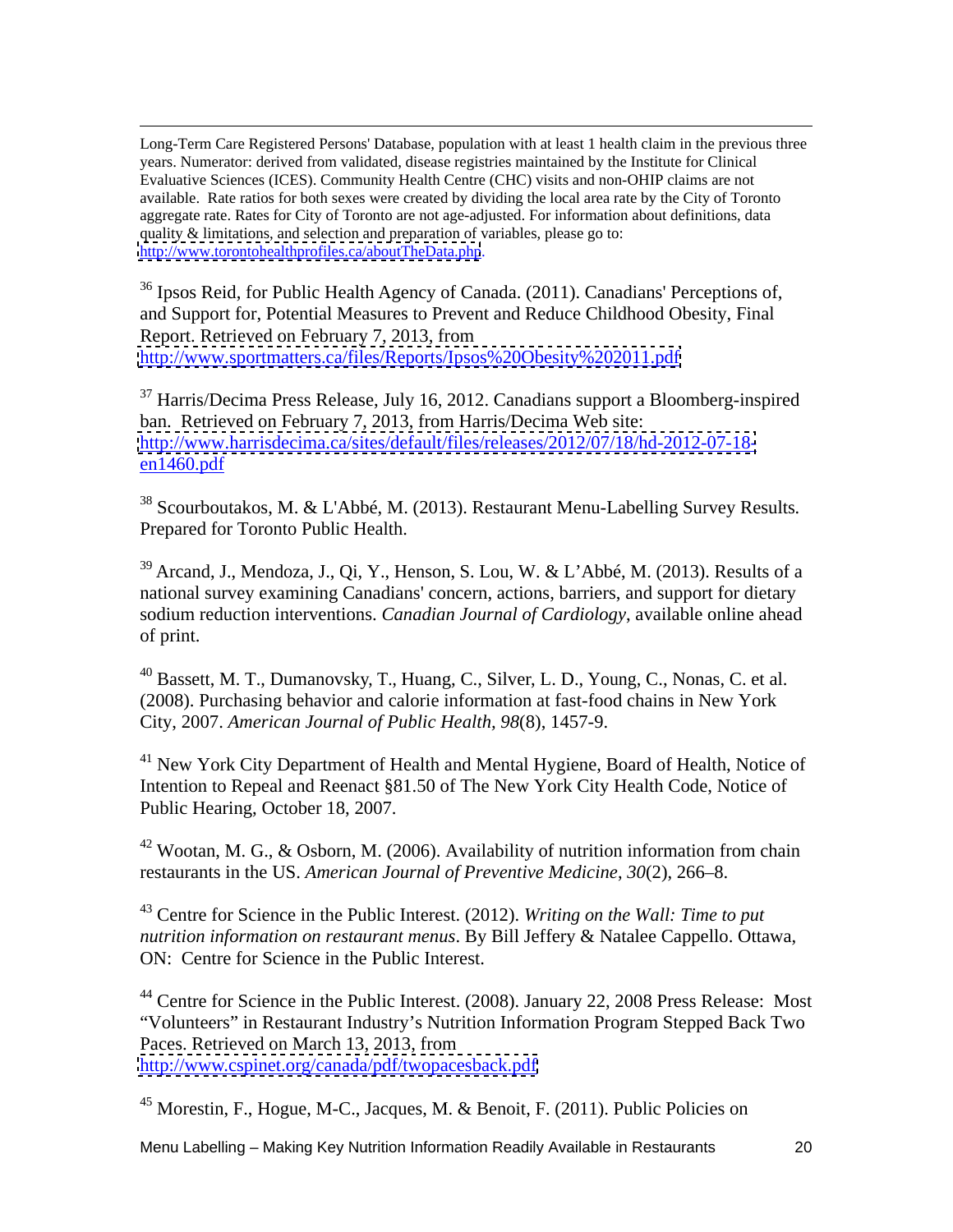Nutrition Labelling: Effects and Implementation Issues – A Knowledge Synthesis. Montreal: National Collaborating Centre for Healthy Public Policy.

<sup>46</sup> Driskell, J., Schake, M. and Detter, H. (2008). Using nutrition labeling as a potential tool for changing eating habits of university dining hall patrons. *Journal of the American Dietetic Association, 108*(12), 2071–2076.

<sup>47</sup> Hammond, D. (2012). Efficacy of menu labelling: Summary of Canadian research. Presentation at Centre for Science in the Public Interest Symposium, Writing on the Wall, September 12, 2012, Toronto. Retrieved on February 7, 2013 from [http://cspinet.org/canada/pdf/Toronto\\_DavidHammond.pdf.](http://cspinet.org/canada/pdf/Toronto_DavidHammond.pdf)<br><sup>48</sup> Dumanovsky, T., Huang, C. Y., Nonas, C. A., Matte, T. D., Bassett, M. T. & Silver,

L.D. (2011). Changes in energy content of lunchtime purchases from fast food restaurants after introduction of calorie labelling: Cross sectional customer surveys. *British Medical Journal*, *343*, d4464.

 $49$  Pulos, E. & Leng, K. (2010). Evaluation of a voluntary menu-labeling program in fullservice restaurants. *American Journal of Public Health, 100*(6), 1035-9.

<sup>50</sup> BMRB Social Research. (2009). An Evaluation of Provision of Calorie Information by Catering Outlets. Prepared for the U.K. Social Science Research Unit, Food Standards Agency. Retrieved February 7, 2013 from <http://foodbase.org.uk/admintools/reportdocuments/471-1-> [839\\_evalcalinfocateringoutlets.pdf.](839_evalcalinfocateringoutlets.pdf)

<sup>51</sup> Fitch, R., Harnack, L., Neumark-Sztainer, D., Story, M., French, S., Oakes, J., et al. (2009). Providing calorie information on fast-food restaurant menu boards: Consumer views. *American Journal of Health Promotion, 24*(2),129-132.

 $52$  Elbel, B., Kersh, R., Brescoll, V. L., & Dixon, L. B. (2009). Calorie labeling and food choices: A first look at the effects on low-income people in New York City. *Health Affairs, 28*(6), 1110-21.

<sup>53</sup> Elbel, B., Gyamfi, J., & Kersh, R. (2011). Child and adolescent fast-food choice and the influence of calorie labeling: A natural experiment. *International Journal of Obesity 35*, 493–500.

<sup>54</sup> Vadiveloo, M.K., Dixon, L.B., Elbel, B. (2011). Consumer purchasing patterns in response to calorie labeling legislation in New York City. *International Journal of Behavioral Nutrition and Physical Activity*, *8*, 51. Available online at: <http://www.ncbi.nlm.nih.gov/pmc/articles/PMC3123618/>

 $<sup>55</sup>$  Ta, M. 2012. Menu labelling implementation and evaluation: Experiences from King</sup> County, Washington. Presentation at Ontario Society of Nutrition Professionals in Public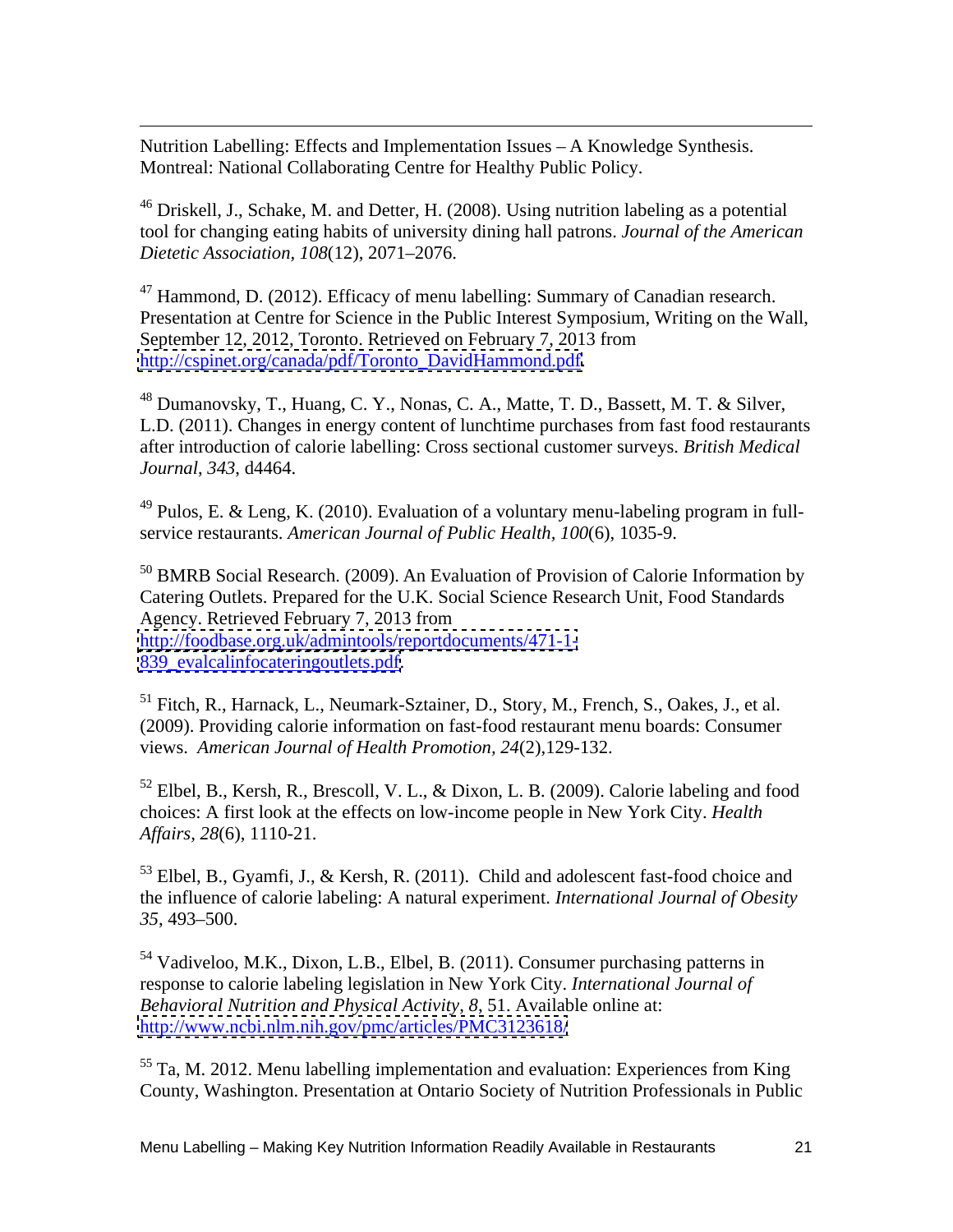Health Nutrition Exchange 2012, May 10, 2012, Toronto, ON.

<sup>56</sup> Kuo, T., Jarosz, C. J., Simon, P. & Fielding, J. E. (2009). Menu labeling as a potential strategy for combating the obesity epidemic: A health impact assessment. *American Journal of Public health, 99*(9), 1680-1686.

 $57$  Roberto, C. A., Larsen, P. D., Agnew, H., Baik, J. & Brownell, K. D. (2010). Evaluating the impact of menu labeling on food choices and intake. *American Journal of Public Health, 100*(2), 312-8.

 $58$  Centre for Science in the Public Interest. (2012c). Product Reformulation: A beneficial outcome of menu labeling. Retrieved on March 13, 2013, from [http://cspinet.org/new/pdf/reformulation\\_fact\\_sheet.pdf](http://cspinet.org/new/pdf/reformulation_fact_sheet.pdf)

<sup>59</sup> Bruemmer, B., Krieger, J., Saelens, B. E. & Chan, N. (2012). Energy, saturated fat, and sodium were lower in entrées at chain restaurants at 18 months compared with six months following the implementation of mandatory menu labelling regulation in King County, Washington. *Journal of the Academy of Nutrition and Dietetics*, *112*(8), 1169-76.

 $60$  Wu, Helen W. & Sturm, R. (2012). What's on the menu? A review of the energy and nutritional content of US chain restaurant menus. *Public Health Nutrition, 16*(1), 87–96.

 $61$  von Tigerstrom, B. (2010a). Menu Labelling as an Innovative Solution for Obesity: Final Report. Prepared for Public Health Agency of Canada.

 $62$  von Tigerstrom, B. (2010b). Mandatory nutrition disclosure for restaurants: Is menu labelling coming to Canada? *Windsor Review of Legal and Social Issues, 28*,139-70.

 $63$  U.S. Department of Health and Human Services, Food and Drug Administration. (2011). Food Labeling: Nutrition Labeling of Standard Menu Items in Restaurants and Similar Retail Food Establishments Notice of Proposed Rulemaking - Preliminary Regulatory Impact Analysis. Retrieved on March 13, 2013, from [http://www.fda.gov/downloads/Food/LabelingNutrition/UCM249276.pdf.](http://www.fda.gov/downloads/Food/LabelingNutrition/UCM249276.pdf) Note: This cost is based on calculations for chains with 20 or more units in the US.

 $64$  Centre for Science in the Public Interest. (2012d). The cost of menu labeling. Retrieved on March 13, 2013, from<http://cspinet.org/new/pdf/menu-labeling-cost-fact-sheet.pdf>

<sup>65</sup> Sacks, F., Bray, G., Carey, V., Smith, S., Ryan, D., Anton, S., McManus, K., Champagne, C., Bishop, L., Laranjo, N., Leboff, M., Rood, J., de Jonge, L., Greenway, F., Loria, C., Obarzanek, E., & Williamson, D. (2009). Comparison of weight-loss diets with different compositions of fat, protein, and carbohydrates. *New England Journal of Medicine, 360(*9), 859-73.